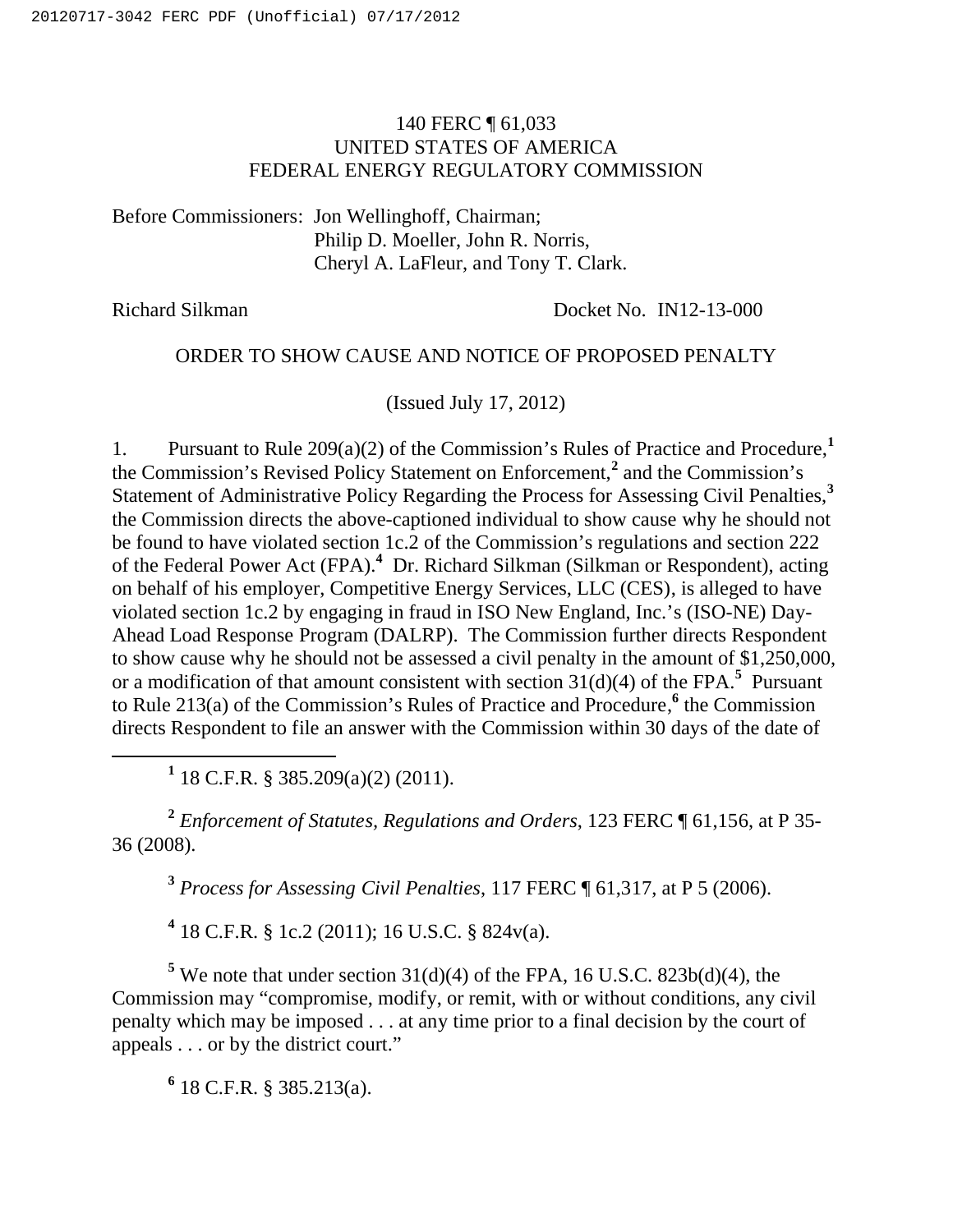Docket No. IN12-13-000 - 2 -

this order. Office of Enforcement Staff (OE staff) may reply to Respondent's answer within 30 days of the filing of the answer.

2. This case presents allegations by OE staff of violation of the Commission's Prohibition of Energy Market Manipulation. These allegations arose out of an investigation conducted by OE staff and are described in the Enforcement Staff Report and Recommendation submitted to the Commission on April 17, 2012 (OE Staff Report).<sup>7</sup> The OE Staff Report alleges that Silkman, an employee of CES, conceived of a fraudulent scheme in connection with the DALRP participation of Rumford Paper Company (Rumford), a lumber mill in Rumford, Maine. Specifically, OE staff alleges that Silkman of CES advised Rumford to adopt, and, along with Rumford, implemented, a plan to inflate Rumford's load baseline and then repeatedly offer load reductions at the minimum offer price in order to freeze the inflated baseline, maximizing payments for phantom load reductions. The OE Staff Report alleges that, at Silkman's urging, Rumford curtailed generation during the baseline period, intentionally creating a misleading baseline. Further, OE staff alleges that Silkman of CES offered load response by Rumford on a daily basis, fraudulently communicating a willingness and ability to reduce load. The OE Staff Report alleges that Silkman understood that Rumford would not reduce load and, in fact, did not reduce load, contrary to its DALRP load reduction offers.

3. Based on the allegations contained in the OE Staff Report, the Commission orders Respondent to respond to this order as set forth above.**<sup>8</sup>** This order also is the notice of proposed penalty required pursuant to section 31 of the FPA.**<sup>9</sup>** In the answer to this order, Respondent has the option to choose between either (a) an administrative hearing before an ALJ at the Commission prior to the assessment of a penalty under section 31(d)(2), or (b) an immediate penalty assessment by the Commission under section 31(d)(3)(A). If Respondent elects an administrative hearing before an ALJ, the

**9** 16 U.S.C. § 823b(d) (2006).

**<sup>7</sup>**  $7$  The OE Staff Report is attached to this order as Appendix A. The OE Staff Report describes the background of OE staff's investigation, findings and analysis, and proposed sanctions.

**<sup>8</sup>** Under 18 C.F.R. § 385.213(c), Respondent must file an answer that provides a clear and concise statement regarding any disputed factual issues and any law upon which he relies. Respondent must also, to the extent practicable, admit or deny, specifically and in detail, each material allegation contained in the OE Staff Report and set forth every defense relied upon. Failure to answer an order to show cause will be treated as a general denial and may be a basis for summary disposition under Rule 217. 18 C.F.R. § 385.213(e)(2).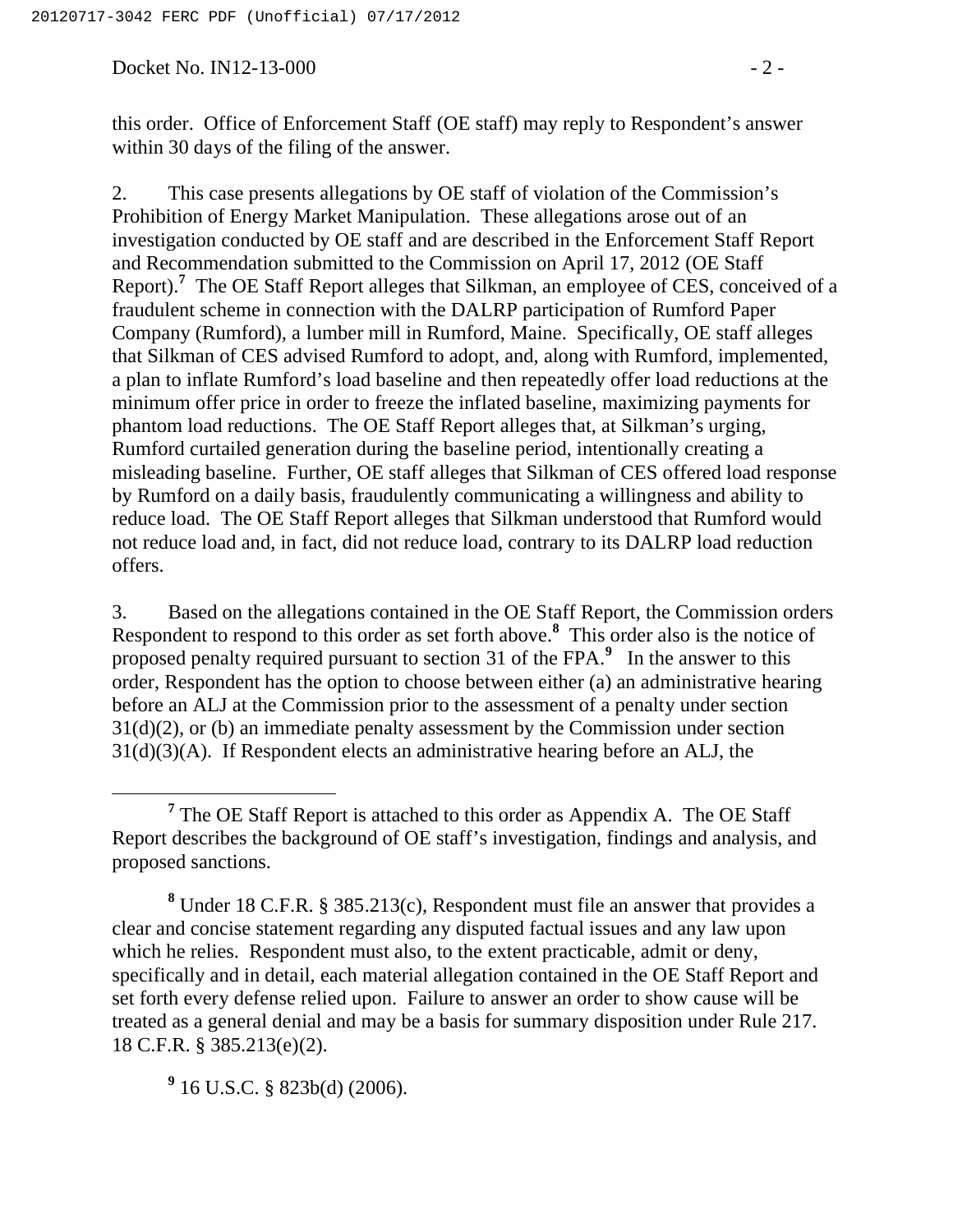Docket No. IN12-13-000 - 3 -

Commission will issue a hearing order; if Respondent elects an immediate penalty assessment, and if the Commission finds a violation, the Commission will issue an order assessing a penalty. If such penalty is not paid within 60 days of assessment, the Commission will commence an action in a United States district court for an order affirming the penalty, in which the district court may review the assessment of the civil penalty *de novo*. **10**

4. The Commission authorizes OE staff to disclose information obtained during the course of the investigation as necessary to advance this matter.

#### The Commission orders:

(A) Within 30 days of the date of this order, Respondent must file an answer in accordance with Rule 213 of the Commission's Rules of Practice and Procedure, 18 C.F.R. § 385.213, showing cause why he should not be found to have violated 18 C.F.R. § 1c.2 and 16 U.S.C. § 824v(a) with respect to CES's participation in ISO-NE's DALRP.

(B) Within 30 days of the date of this order, Respondent must file an answer in accordance with Rule 213 of the Commission's Rules of Practice and Procedure, 18 C.F.R. § 385.213, showing cause why his alleged violation should not warrant the assessment of civil penalties in the amount of \$1,250,000, or a modification of that amount consistent with section 31(d)(4) of the FPA.

(C) In any answer, Respondent should address any matter, legal, factual or procedural, that he would urge in the Commission's consideration of this matter.

(D) Within 30 days of the date of this order, Respondent may also elect (a) an administrative hearing before an ALJ at the Commission or (b) if the Commission finds a violation, an immediate penalty assessment by the Commission which a United States district court is authorized to review *de novo*.

**<sup>10</sup>** FPA Section 31(d)(3)(B), 16 U.S.C. § 823b(d)(3)(B)(2006). *See also Process for Assessing Civil Penalties, supra* note 3.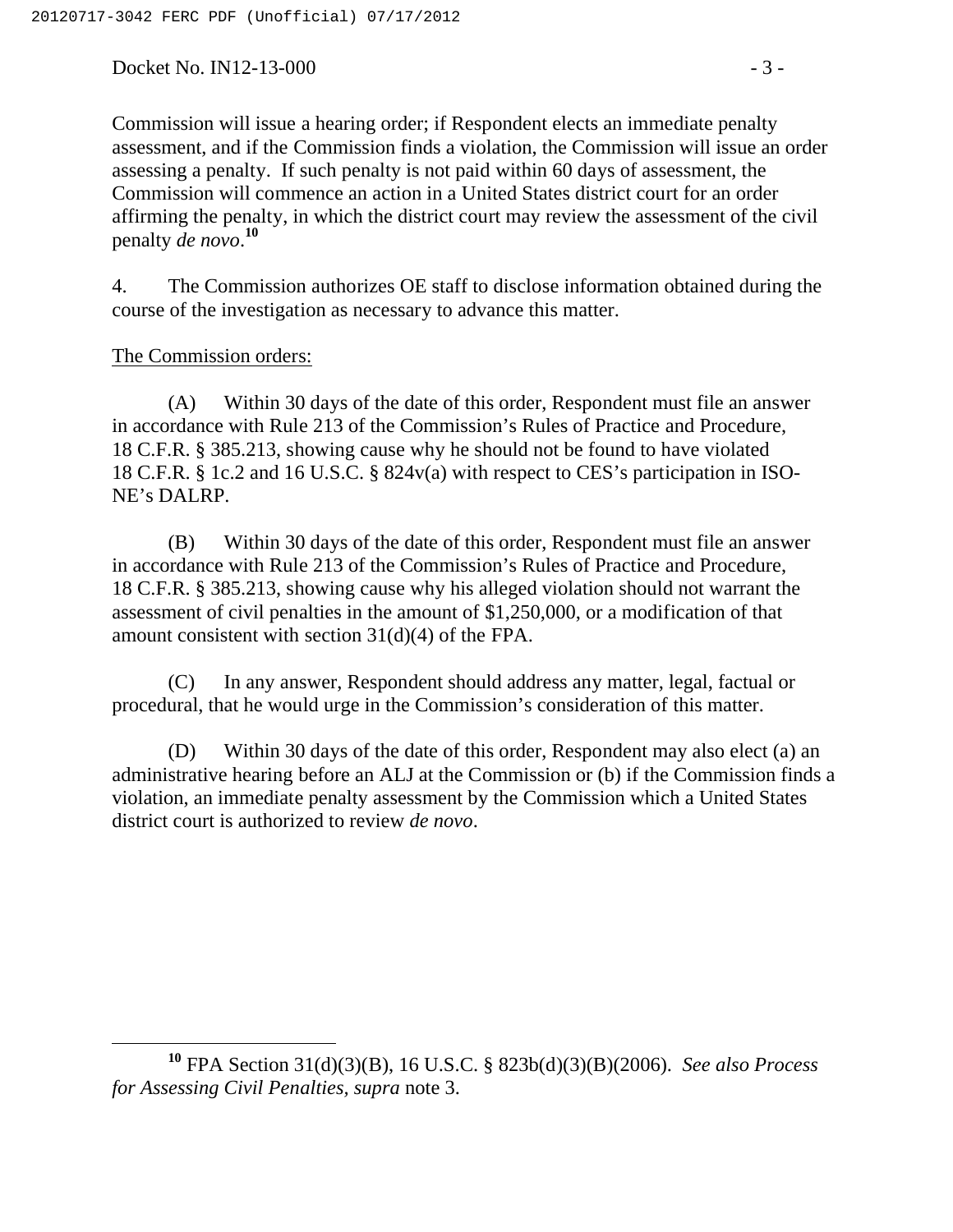Docket No. IN12-13-000 - 4 -

(E) Within 30 days of the filing of the answer by Respondent, Enforcement staff may file a reply with the Commission.

By the Commission.

 $(S E A L)$ 

Kimberly D. Bose, Secretary.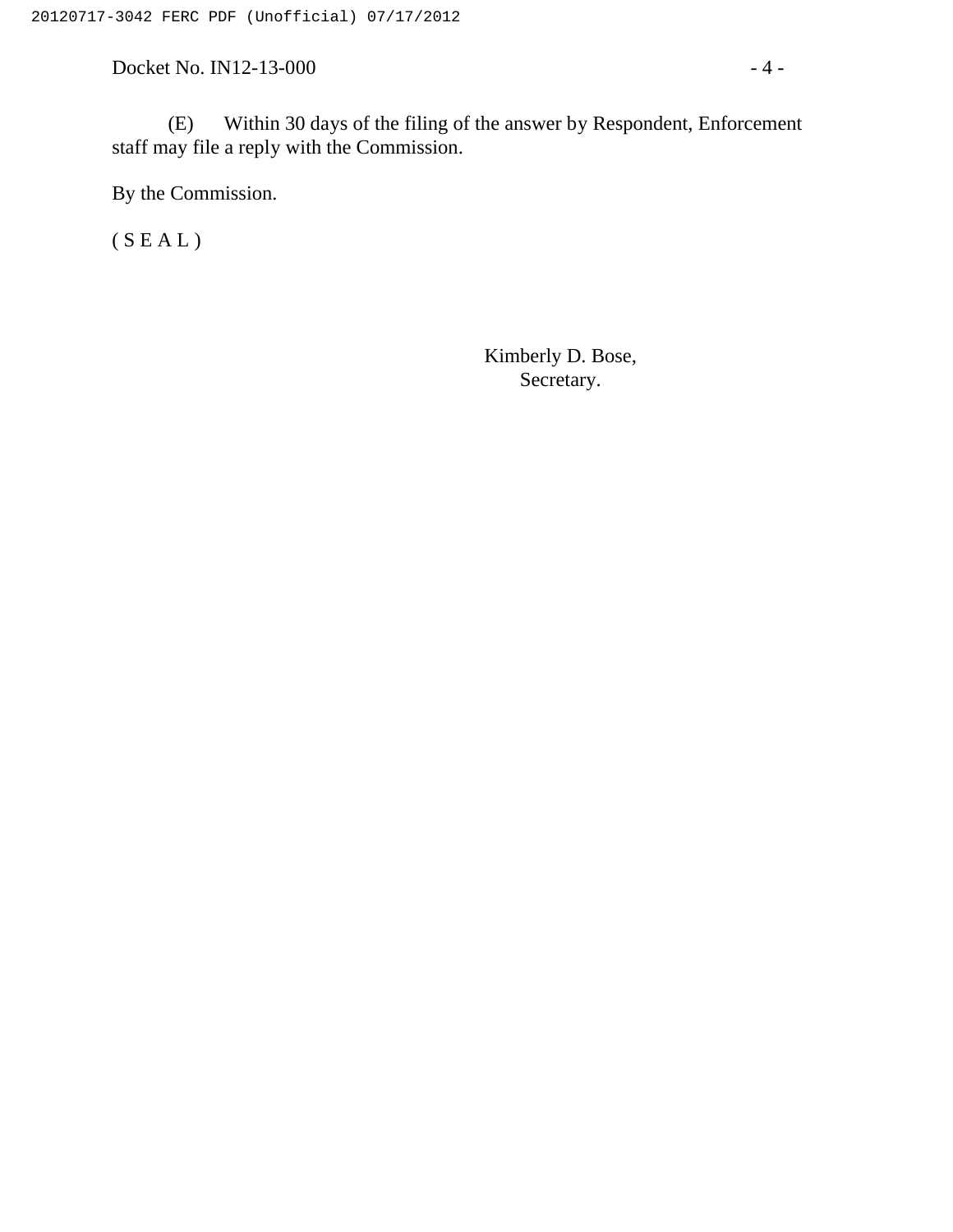20120717-3042 FERC PDF (Unofficial) 07/17/2012

# APPENDIX A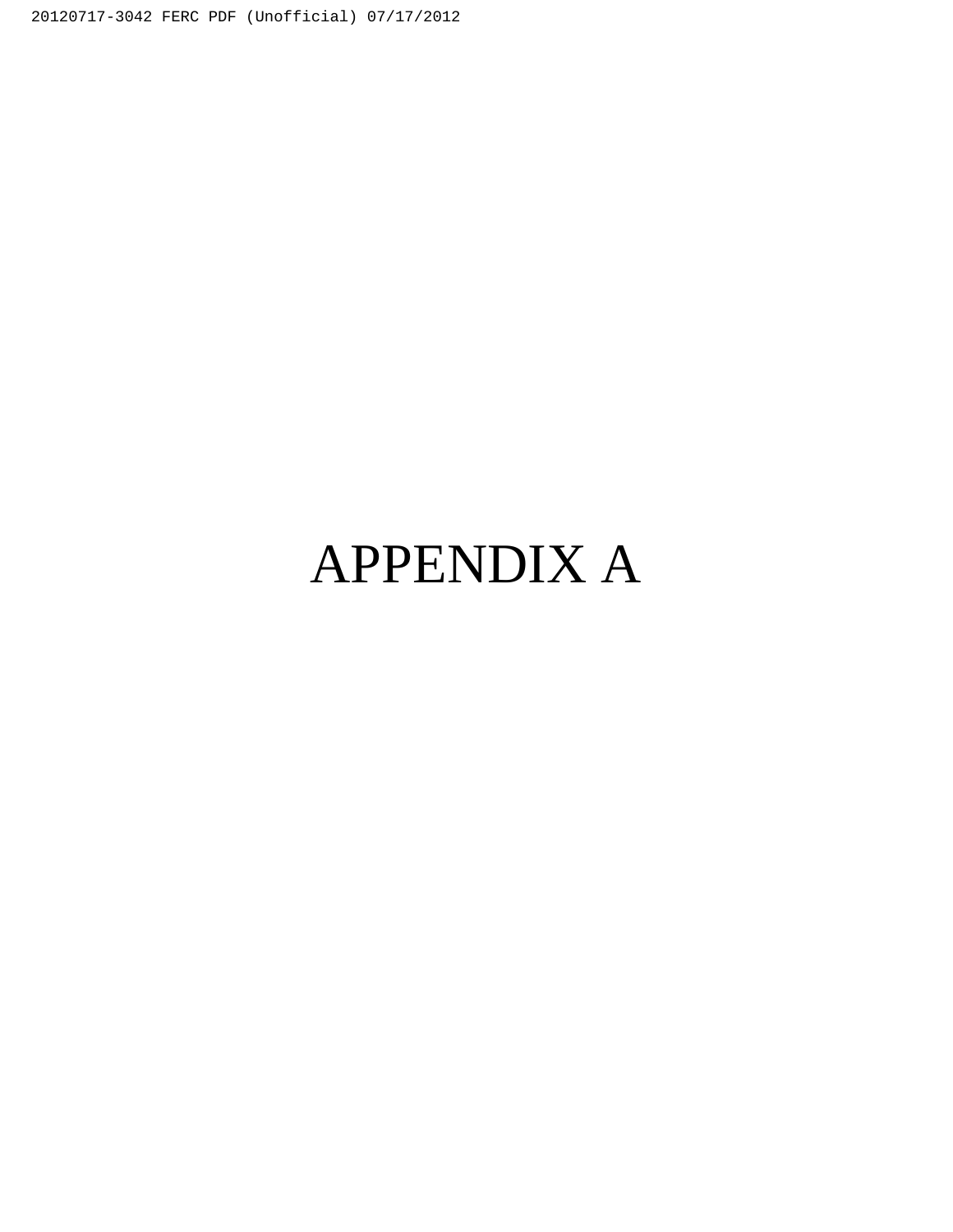20120717-3042 FERC PDF (Unofficial) 07/17/2012

Enforcement Staff Report re: Richard Silkman



# **FEDERAL ENERGY REGULATORY COMMISSION**

**Richard Silkman**

**Enforcement Staff Report and Recommendation**

Office of Enforcement Division of Investigations

**\_\_\_\_\_\_\_\_\_\_\_\_\_\_\_\_\_\_\_\_\_\_\_\_\_\_\_\_\_\_\_\_\_\_\_\_\_\_\_\_\_\_\_\_\_\_\_\_\_\_\_\_\_\_\_\_\_\_\_\_\_\_\_\_\_\_\_\_\_\_\_\_**

July 17, 2012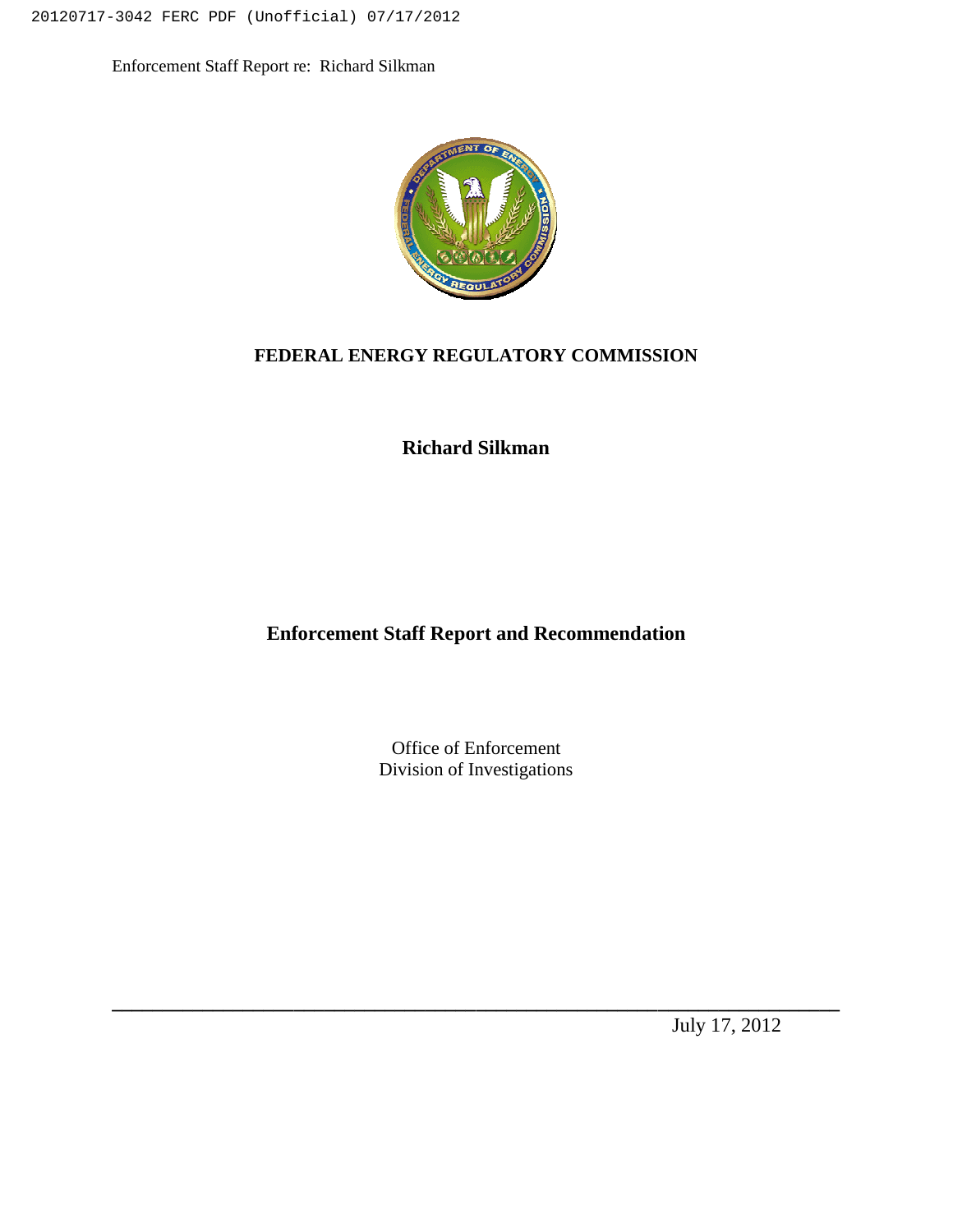# **Table of Contents**

| II.                    |  |
|------------------------|--|
|                        |  |
|                        |  |
|                        |  |
|                        |  |
|                        |  |
|                        |  |
|                        |  |
| $\mathbf{V}_{\bullet}$ |  |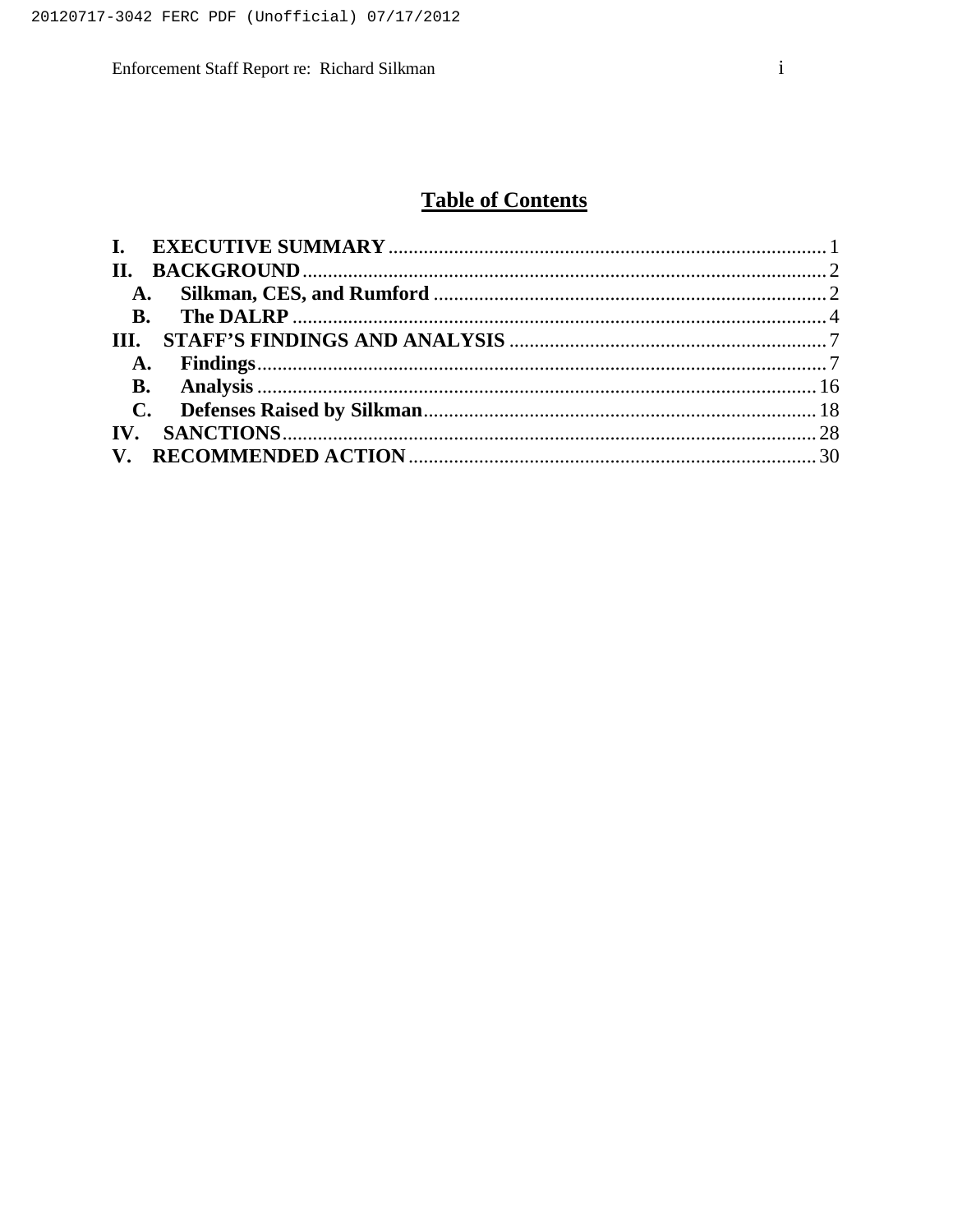The Office of Enforcement (Enforcement or staff) reports to the Federal Energy Regulatory Commission (Commission) its findings regarding the conduct of Richard Silkman (Silkman) in connection with his participation in ISO New England, Inc.'s (ISO-NE) Day-Ahead Load Response Program (DALRP).**<sup>1</sup>**

# **I. EXECUTIVE SUMMARY**

Enforcement recommends that the Commission issue an Order to Show Cause and Notice of Proposed Penalty to Silkman requiring him to show cause why he did not violate 18 C.F.R. § 1c.2 (2011) in connection with his participation in ISO-NE's DALRP and should not pay a civil penalty in the amount of \$1,250,000.

Silkman, representing Competitive Energy Services, LLC (CES), conceived a scheme to defraud ISO-NE of demand response payments, advised a DALRP participant, Rumford Paper Company (Rumford), to adopt the scheme, and helped implement the scheme. Specifically, Silkman, as the Managing Member of CES, advised Rumford to curtail internal generation by approximately 30-40 MW during the five-day period when Rumford's initial baseline load was established for the DALRP.<sup>2</sup> Instead of operating the generator to supply Rumford with virtually all of its energy needs (as was typical for the facility), Silkman and Rumford decided to curtail the generator and purchase replacement energy during the baseline period at a \$120,000 cost. By purchasing energy, instead of producing it on site, Silkman, CES, and Rumford reported larger energy consumption to ISO-NE than otherwise would have been the case, thereby establishing a false and inflated baseline.

Once in the DALRP, the artificially inflated baseline allowed Rumford to claim load reductions (the difference between the baseline and Rumford's typical operations) without actually reducing any load. CES and Silkman perpetuated and profited from this misrepresentation for over six months in 2007 to 2008, engaging in a scheme that ensured the baseline never appreciably changed. Because of Silkman's behavior, electricity consumers in New England paid \$3,336,964.63 for demand response that never occurred.

<sup>2</sup> Unless otherwise noted in this report, actions attributed to CES were undertaken by Silkman or at Silkman's direction.

<sup>&</sup>lt;sup>1</sup> Citations in this Report are to documents and sworn testimony in Enforcement's nonpublic investigation. Citations to most documents refer to the entity supplying each document and the electronic or physical bates stamp (*e.g.*, CES000029) and transcript references refer to the last name of the deponent, page, and line of the relevant transcript (*e.g.*, Silkman Dep. 30:5-10). All cited documents and transcripts are available for Commission review.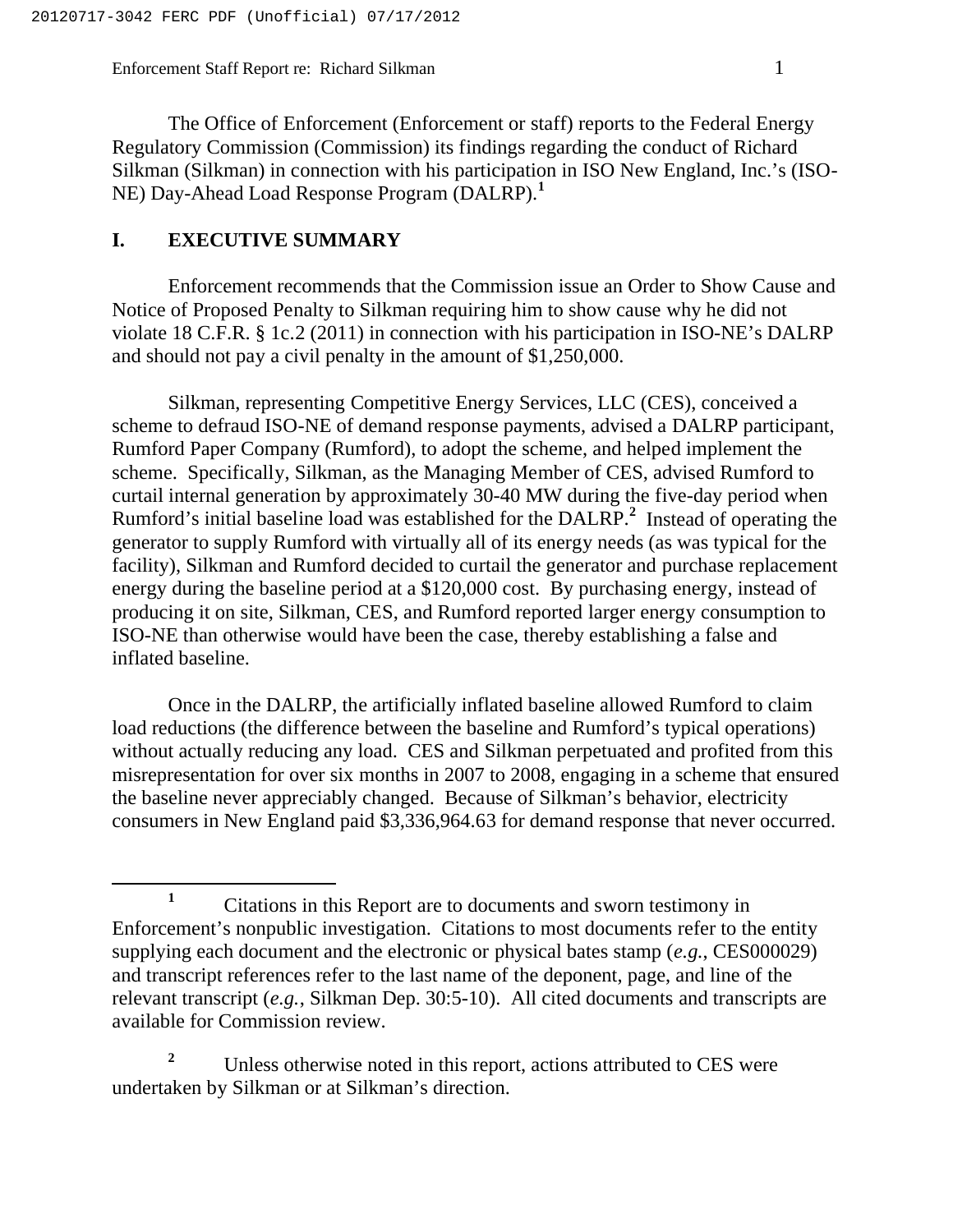Of this amount, CES obtained \$166,841.13 in revenue from July 2007 through January 2008.**<sup>3</sup>** Silkman benefitted from the fraud as an owner and employee of CES.

Staff's investigation of Silkman and other ISO-NE demand response participants included nine depositions and multiple sets of data requests and responses. Silkman was informed both orally and in writing of staff's views, and was invited to apprise staff of any errors, any alternate views, or defenses. Staff fully considered Silkman's submissions.

Staff engaged Silkman in settlement negotiations, but was unable to reach an agreement. On May 13, 2011, staff provided Silkman written notice, pursuant to 18 C.F.R. § 1b.19 (2011), of staff's intent to recommend that the Commission issue an Order to Show Cause. Silkman responded on June 27, 2011; that response is being provided to the Commission with this Report. Silkman argues, among other things, that he did not violate § 1c.2 of the Commission's regulations, that he is not subject to the Commission's jurisdiction under § 1c.2, and that imposition of a civil penalty is unwarranted.**<sup>4</sup>**

# **II. BACKGROUND**

# **A. Silkman, CES, and Rumford**

Silkman has a doctorate in economics from Yale University.<sup>5</sup> He is a selfidentified expert in economic regulation<sup>6</sup> and has been an expert energy industry witness approximately a dozen times before the Commission, state public utility commissions, and other venues,<sup>7</sup> including regarding issues related to ISO-NE.<sup>8</sup> He was the first

**<sup>5</sup>** Silkman Dep. 33:8-10.

**<sup>8</sup>** *Id.* at 15-16.

**<sup>3</sup>** *See* Constellation0023813. CES received these revenues during Rumford's July 31, 2007 through February 6, 2008 DALRP participation.

**<sup>4</sup>** June 27, 2011 Response of Silkman to § 1b.19 Notice, *passim* (Silkman's 1b.19 Response). While Silkman responded jointly with another subject of staff's investigation, CES, staff has evaluated violations by Silkman and CES separately. As an individual, Silkman is not subject to the Penalty Guidelines. *See Revised Policy Statement on Penalty Guidelines*, 132 FERC ¶ 61,216 (2010) (Penalty Guidelines).

**<sup>6</sup>** *Id.* at 15:3-11.

 $\frac{7}{1}$  *Id.* 14-15.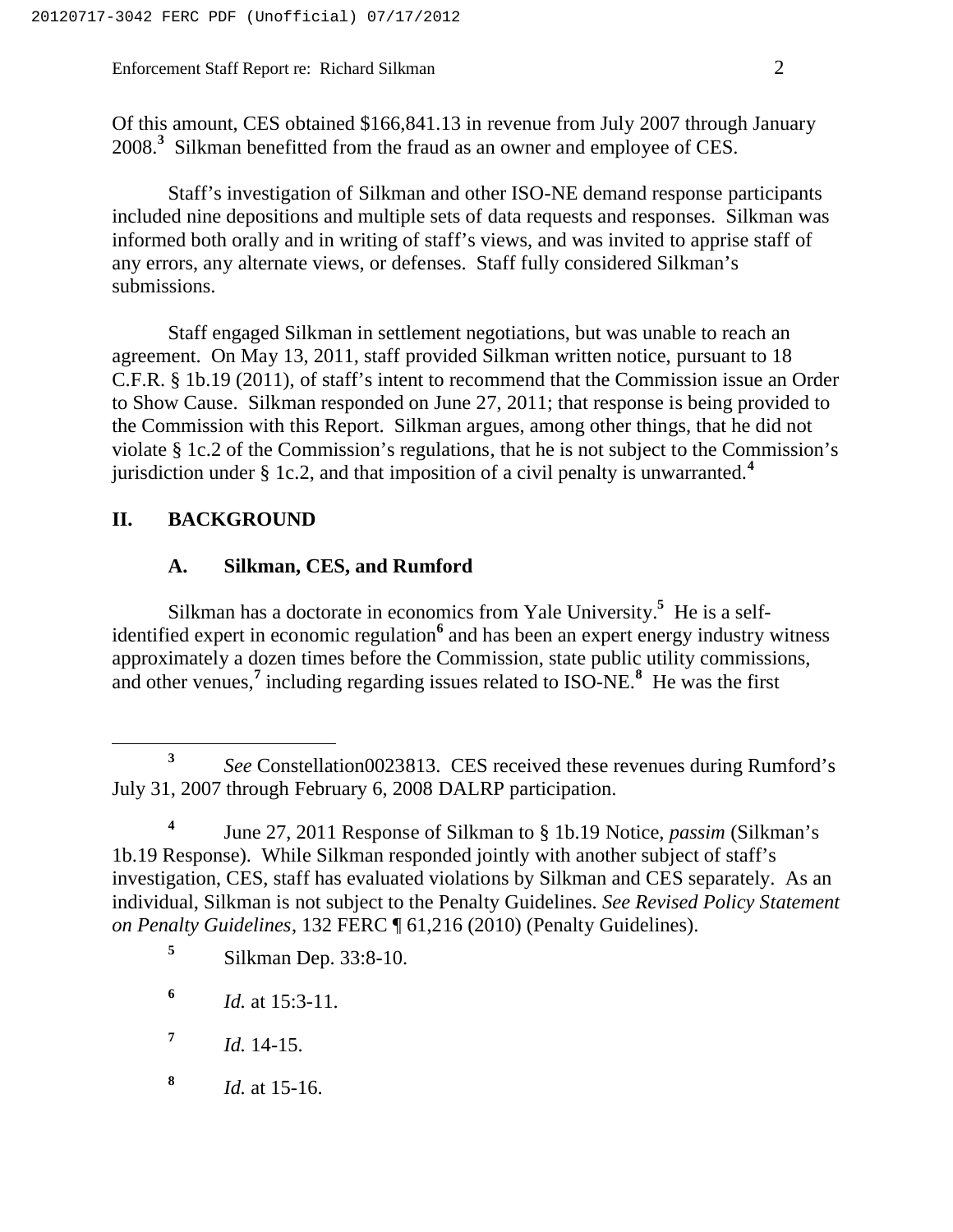natural person member of the New England Power Pool (NEPOOL).**<sup>9</sup>** Silkman has been a principal owner of, and has been employed by, energy consulting firms since 1992 (including his founding and ownership of CES in 2000).**<sup>10</sup>** Silkman is also a partner in two wind generation development companies in Maine (Beaver Ridge Wind, LLC and Mount Harris Wind, LLC) and a solar technology development company (GridSolar LLC).

CES is an independent energy services company based in Portland, Maine. Silkman describes himself as the "managing member" of the CES.**<sup>11</sup>** In addition to distributions of profits due to his ownership interest, Silkman is compensated for his employment as a managing member of CES depending upon the profitability of the partnership.**<sup>12</sup>**

CES occasionally solicited load response customers in New England for Constellation NewEnergy, Inc. (Constellation) under a Master Broker Agreement between CES and Constellation.**<sup>13</sup>** Pursuant to this agreement, CES referred customers to Constellation and Constellation acted as the customer's Enrolling participant in ISO-NE. Constellation compensated CES for referrals based upon a percentage the customer's load response revenues. Through this arrangement, CES received 5% of the amount associated with Rumford's DALRP participation.

While Silkman does not consider himself an expert on demand response, he testified that he is "generally speaking" comfortable giving advice regarding demand response participation to clients.**<sup>14</sup>** CES advertises Silkman as "a nationally recognized expert in the regulation of public utilities, the development of competitive energy markets and the development, licensing and operation of power plants, including hydroelectric generating stations."**<sup>15</sup>** Silkman and CES regularly provide demand response consulting services. and, in spring 2007, Silkman approached Rumford to suggest that it participate

- **<sup>11</sup>** *Id.* at 34:4-12; 34:13-18.
- $12$  *Id.* at 64:11-24.

**<sup>13</sup>** Master Broker Agreement between Constellation NewEnergy, Inc. and Competitive Energy Services, LLC (signed by Richard Silkman, August 28, 2006).

**<sup>14</sup>** Silkman Dep. at 18:9-18; 19:6-9.

**<sup>15</sup>** *See http://www.competitive-energy.com* (visited on January 31, 2012).

**<sup>9</sup>** *http://www.competitive-energy.com* (visited on January 31, 2012).

**<sup>10</sup>** Silkman Dep. 33:18-23; 39:7-20; 42-43.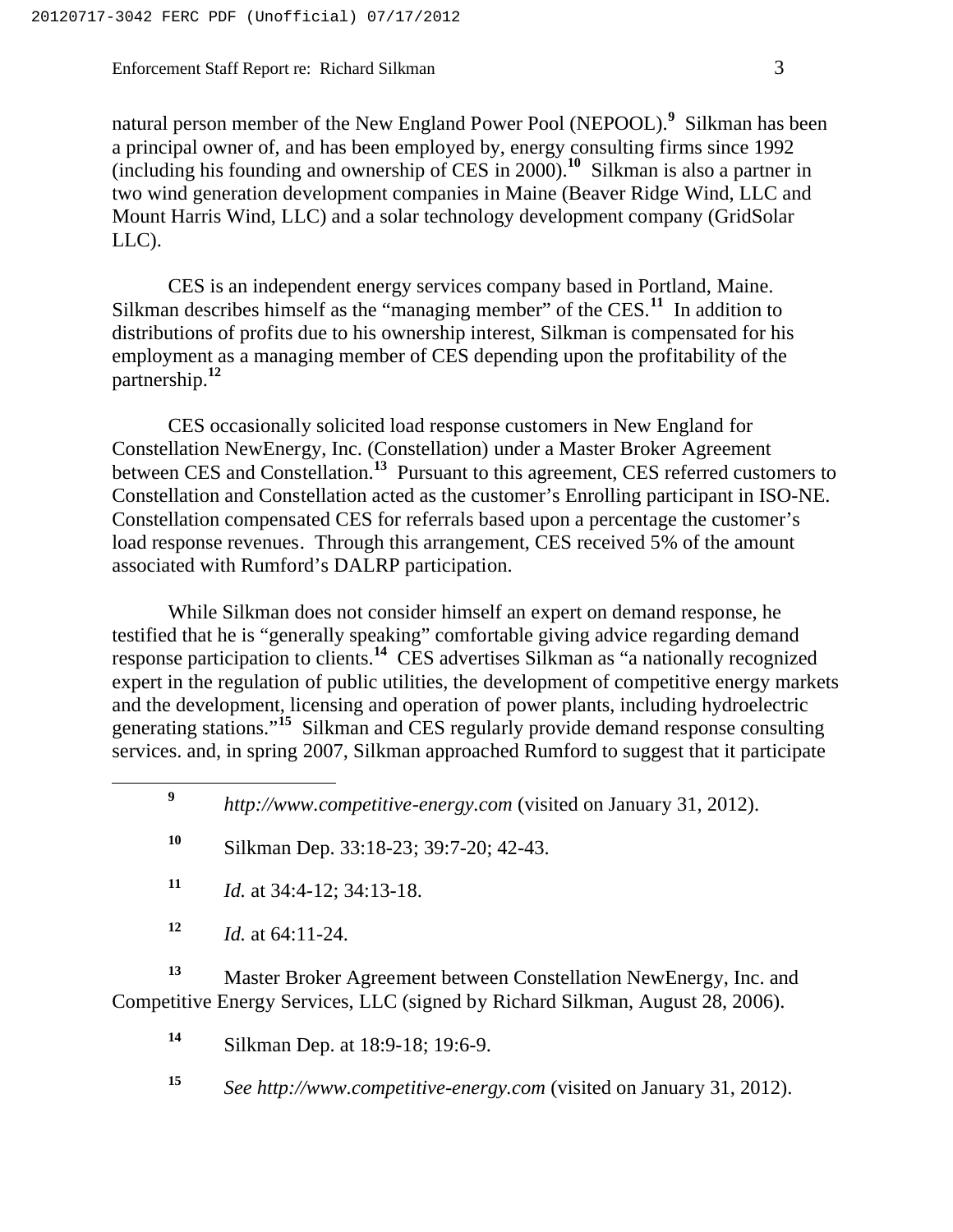in ISO-NE's load response programs. Rumford agreed with the proposal, and, through its agreement with Constellation, CES referred Rumford to Constellation to participate in the DALRP.

CES and Silkman have provided consulting services to Rumford since 2003 regarding several energy-related initiatives.**<sup>16</sup>** As a result of these contacts, Silkman agrees that he is "pretty familiar" with Rumford's physical plant.**<sup>17</sup>**

Rumford owns and operates a large lumber mill in Rumford, Maine and produces a wide variety of paper products.**<sup>18</sup>** During the time frame covered by Enforcement's investigation, when the mill was fully operational its electricity consumption was generally in the 95 MW range. The mill operated 24 hours a day in equal work shifts and its load did not fluctuate appreciably between day and night hours. As CES understood, the Rumford facility generally operated its on-site 110 MW generator (referred to as "G4") to meet all of its electricity needs, purchasing additional or selling excess energy as necessary. G4's operation also produced steam which Rumford used as part of its manufacturing process.

#### **B. The DALRP**

Demand response is a "change[] in electric usage by end-use customers from their normal consumption patterns in response to changes in the price of electricity over time, or to incentive payments designed to induce lower electricity use at times of high wholesale market prices or when system reliability is jeopardized."**<sup>19</sup>** Demand response

**<sup>18</sup>** Rumford is a subsidiary of NewPage Corporation (NewPage), an international paper manufacturer. On September 7, 2011, Rumford and NewPage filed for voluntary reorganization under Title 11 of the United States Code.

**<sup>19</sup>** *U.S. Department of Energy, Benefits of Demand Response in Electricity Markets and Recommendations for Achieving Them: A Report to the United States Congress Pursuant to Section 1252 of the Energy Policy Act of 2005*, February 2006. This meaning of demand response was also adopted in the Commission staff's report, *Assessment of Demand Response and Advanced Metering*, Docket No. AD06-2-000, at 5 (available at http://www.ferc.gov/legal/staff-reports/demand-response.pdf) in August 2006. This definition is consistent with the definition recently incorporated in the Commission's regulations: "a reduction in the consumption of electric energy by customers from their expected consumption in response to an increase in the price of electric energy or to incentive payments designed to induce lower consumption of electric

**<sup>16</sup>** *See* Silkman Dep. 105:16-21.

**<sup>17</sup>** *Id.* at 108-109.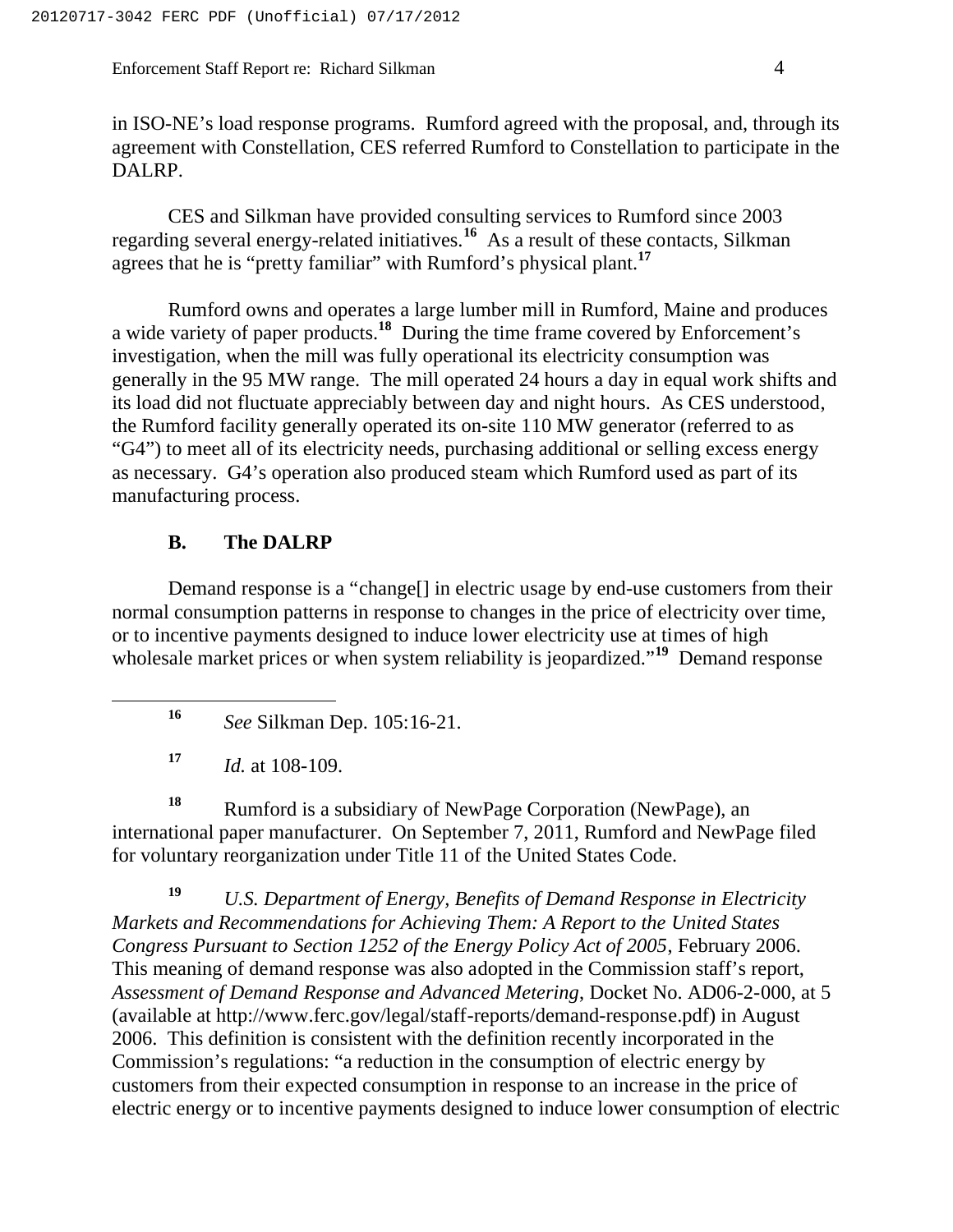$\overline{a}$ 

Enforcement Staff Report re: Richard Silkman 5

requires, at the least, either reduced consumption or increased production of electricity by the responder.**<sup>20</sup>** Demand response programs in Commission-jurisdictional markets improve competition in those markets and help fulfill the Commission's mandate under the Federal Power Act (FPA) that rates for energy are just, reasonable, and not unduly discriminatory or preferential.**<sup>21</sup>**

ISO-NE's DALRP was implemented in June 2005 as a supplemental program to ISO-NE's real-time load response programs.22 The goal of all of ISO-NE's load response programs is to "reduc[e] peak electricity demand by large power users."**<sup>23</sup>** The DALRP reduces energy prices in ISO-NE by compensating resources that offer load reductions, and then actually reduce load, for hours in the next day when New England experiences

energy." 18 C.F.R. § 35.28(b)(4). Further, the Commission has stated that, in wholesale markets like ISO-NE, "demand response, whereby customers reduce consumption from normal usage levels in response to price signals, can generally occur [when] customers provide demand response that acts as a resource in organized wholesale energy markets to balance supply and demand." *Demand Response Compensation in Organized Wholesale Energy Markets*, 134 FERC ¶ 61,187 at P 9 (2011) (Order No. 745).

<sup>20</sup> Silkman understood during the period covered by Enforcement's investigation that demand response requires a change in a participant's consumption pattern. For example, Silkman represented CES as a stakeholder participant of the New England Demand Response Initiative, which stated that "Demand Response Resources (DR resources) include all intentional modifications to the electric consumption patterns of end-use customers that are intended to modify the quantity of customer demand on the power system in total or at specific time periods." *See Dimensions of Demand Response: Capturing Customer Based Resources in New England's Power Markets, Report and Recommendations of the New England Demand Response Initiative*, at 6 (July 23, 2003) (available at *http://nedri.raabassociates.org/index.asp*).

**<sup>21</sup>** Order No. 745 at P 8-9 (citing 16 U.S.C. § 824d (2006)).

**<sup>22</sup>** *New England Power Pool and ISO New England, Inc.*, 111 FERC ¶ 61,064 (2005). The Commission has since approved periodic changes to the demand response provisions in ISO-NE's tariff.

**<sup>23</sup>** ISO New England Load Response Program Manual at 1-1 (LRP Manual). Note that all references to ISO-NE's tariff and manuals are to the versions of these documents in effect during the time covered by Enforcement's investigation, unless otherwise noted. Capitalized terms in this Report have the same meaning as provided in ISO-NE's FERC-approved tariff or relevant manuals as they existed during the time covered by Enforcement's investigation.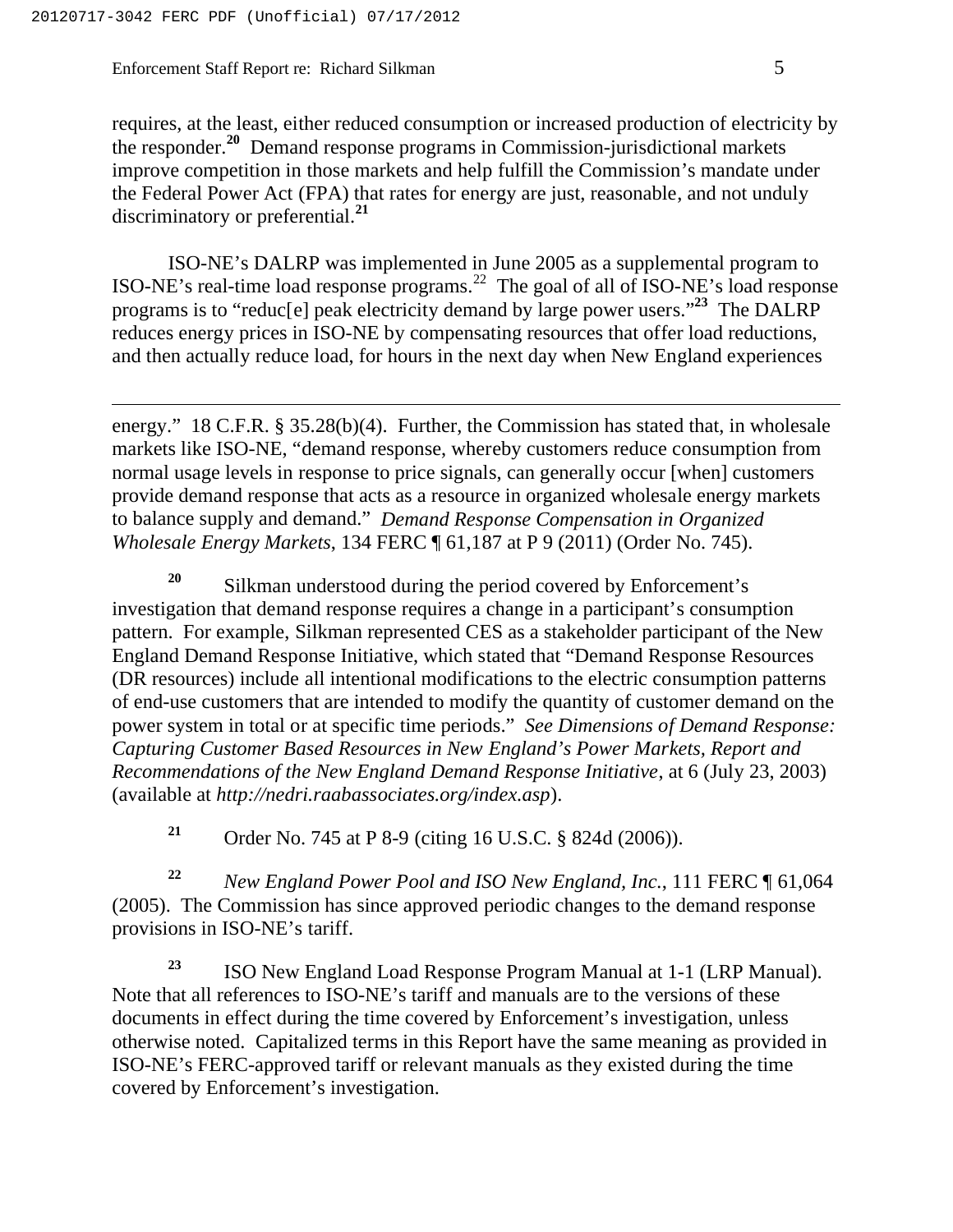high energy prices. The DALRP requires that enrolled resources "provide a reduction in their electricity consumption in the New England Control Area during peak demand periods."**<sup>24</sup>**

During the period covered by Enforcement's investigation, a load response resource began participation through the establishment of an initial customer load baseline, which was intended to reflect the quantity of energy the resource would have used absent participation in the DALRP. The initial load baseline was calculated by a simple average of hourly meter data from 7:00 AM through 6:00 PM for energy taken from the grid for the initial five business days after the asset was approved for the DALRP.<sup>25</sup> Once an initial baseline was established, the baseline adjusted on a rolling basis using actual load data from the resource.**<sup>26</sup>**

However, not all days were included in the rolling baseline calculation. Most important, when a customer's daily DALRP offer was accepted for a given day, that day would be excluded from the rolling customer baseline.<sup>27</sup> The reason for this exclusion is that the baseline was intended to represent an asset's typical operating condition absent participation in the DALRP and loads during demand response days are not typical as demand response resources are reducing energy usage on these days.

Unlike some other demand response programs, the DALRP was not a program in which ISO-NE contacted participants to request load reductions. Instead, DALRP participants offered load reductions for the next day from the hours of 7:00 AM through 6:00 PM on non-holiday weekdays and, if the offer was accepted, the participant was obligated to reduce load the next day. Resources were allowed to offer load reductions by specifying a minimum price (in \$/MWh) and a fixed amount (in MW/h) of load reduction. 28 The participant's real-time load was measured against its baseline to quantify the load reduction.<sup>29</sup> As an example, if in a given hour a resource's baseline was 90 MW and actual electrical consumption from the grid was 87 MW, the calculated load reduction would be 3 MW.

| 24 | ISO-NE Tariff, Appendix E to Market Rule 1, § III.E.1.1. |
|----|----------------------------------------------------------|
| 25 | LRP Manual at $\S$ 4.2.1.                                |
| 26 | Id.                                                      |
| 27 | $Id.$ , § 4.2.2.                                         |
| 28 | Id., § 4.5.1.1.                                          |
| 29 | Id., § 4.3.1.3.                                          |
|    |                                                          |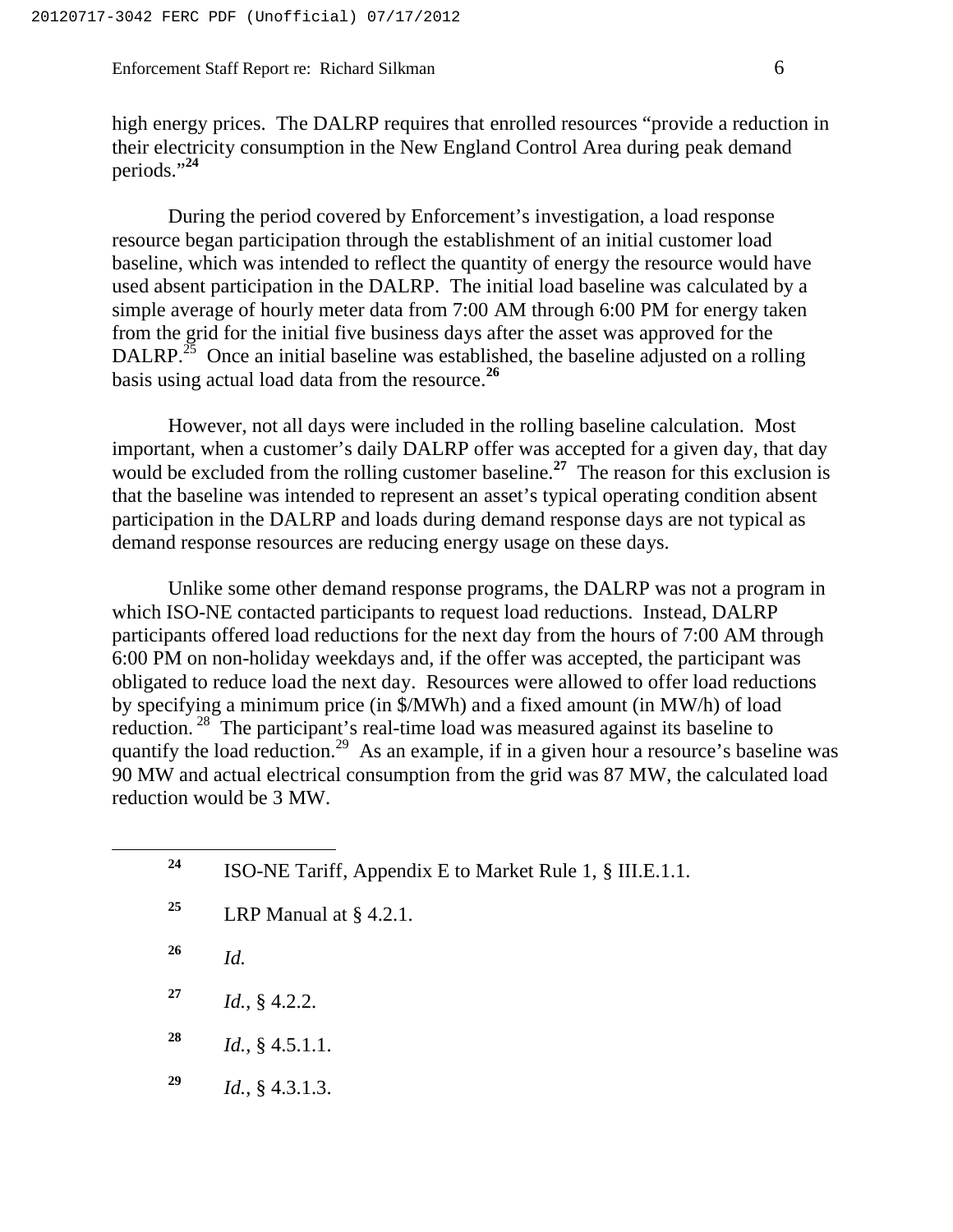During the period covered by Enforcement's investigation, the minimum DALRP offer price was  $$50.00$  per MWh.<sup>30</sup> Resources with offers that cleared the market were paid the Locational Marginal Price (LMP) in the Day-Ahead Energy Market for the amount of load reduction that cleared.**<sup>31</sup>** If resources reduced more in Real-Time than the amount cleared in the DALRP as measured against their customer baseline, they were paid for the excess at the LMP in the Real-Time Energy Market. If they reduced less in Real-Time relative to a cleared offer, they were required to buy back the difference at the Real-Time LMP.<sup>32</sup>

Demand response resources participated in the DALRP with assistance from thirdparties known as Enrolling Participants.<sup>33</sup> The Enrolling Participant registered the resource in the DALRP program and arranged for ISO-NE to receive load response and meter data from the resource. ISO-NE made DALRP payments to the Enrolling Participant, and the Enrolling Participant then distributed these revenues to the load response resource and any other entities based upon agreements among those parties.**<sup>34</sup>** Regarding Rumford's participation, Constellation retained 10% of DALRP revenues as the Enrolling Participant and distributed 85% to Rumford and 5% to CES as Constellation's broker.**<sup>35</sup>**

# **III. STAFF'S FINDINGS AND ANALYSIS**

#### **A. Findings**

#### **Silkman Devised a Scheme for Rumford's DALRP Participation**

In mid-2007, Silkman, representing CES, approached Ronald Guay, Senior Counsel of NewPage Corporation (Rumford's parent company), regarding Rumford's

- **<sup>31</sup>** LRP Manual § 4.5.1.1.
- **<sup>32</sup>** *Id.*, § 4.5.1.1.
- **<sup>33</sup>** *Id.*, § 2.2.1.
- **<sup>34</sup>** *Id.*, § 4.5.4.
- **<sup>35</sup>** CES Response to Data Request 7(b).

**<sup>30</sup>** Effective February 7, 2008, the Commission approved modifications to ISO-NE's tariff to tie the DALRP minimum offer price to an indexed amount that reflects fuel prices. *See ISO New England, Inc.*, 123 FERC ¶ 61,021, *reh'g denied*, 124 FERC ¶ 61,235 (2008). Rumford ceased offering load response into the DALRP after the rule change, though it remained enrolled in the DALRP program.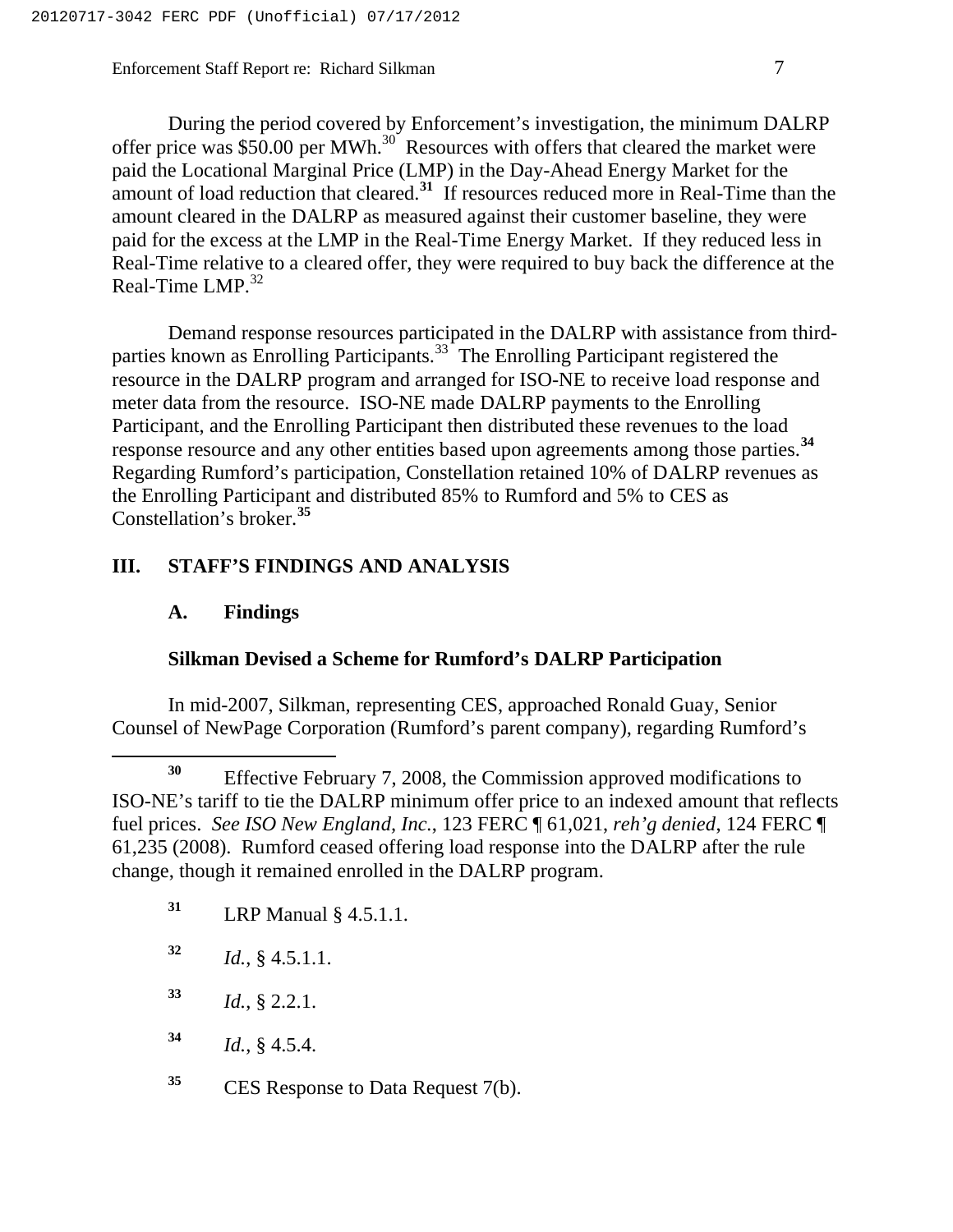possible load response participation.<sup>36</sup> Silkman claimed that he believed that Rumford would be a good candidate for load response because the mill was a large industrial consumer of energy and had the ability to modify its on-site generation and electricity usage.**<sup>37</sup>**

Silkman developed a scheme for Rumford's DALRP participation premised on Rumford's curtailment of generation from G4.**<sup>38</sup>** Silkman informed Rumford that it could curtail generation during the initial, five-day baseline creation period followed by daily load reduction offers at the minimum offer price.<sup>39</sup> Curtailing generation from G4 would require Rumford to temporarily increase its purchase of electricity. But, more important, curtailment would communicate to ISO-NE a higher demand for electricity which would result in an inflated initial baseline.

Silkman proposed that, once it began participating in the DALRP, Rumford would operate G4 as it typically had operated. In effect, this meant Rumford would *appear* to be reducing load relative to its inflated baseline without actually doing so. As Silkman explained to Rumford managers, if Rumford's DALRP offers cleared each day, the baseline would stay static and would not change to reflect actual generation or the mill's energy usage.<sup>40</sup> Since the baseline would stay static, Rumford could be regularly compensated for its claimed load reduction. In fact, Silkman told Rumford managers that Rumford's offers would clear every day.41 Once the baseline was set, Rumford needed only to comply with the ministerial and administrative aspects of the program while operating as usual,  $42$  i.e., there would be no actual reduction of load.

**<sup>38</sup>** *Id.* at 203:11-14.

**<sup>39</sup>** *See*, *e.g.*, Alley Dep. 143:13-16.

- **<sup>40</sup>** *Id.* at 90-91 and 119-120.
- **<sup>41</sup>** *Id.* at 119:18-20.

**<sup>42</sup>** Alley testified that Rumford expected "none, to very limited" changes in its operations due to DALRP participation under the scheme outlined by Silkman. *Id.* 139:7-9. Alley also stated that, to the best of his recollection, Rumford never had to reduce its electrical consumption in order to meet its DALRP load reduction commitments. *Id.* 140:19-24 and 141.

**<sup>36</sup>** Guay Dep. 45-46.

**<sup>37</sup>** Silkman Dep. 106-108.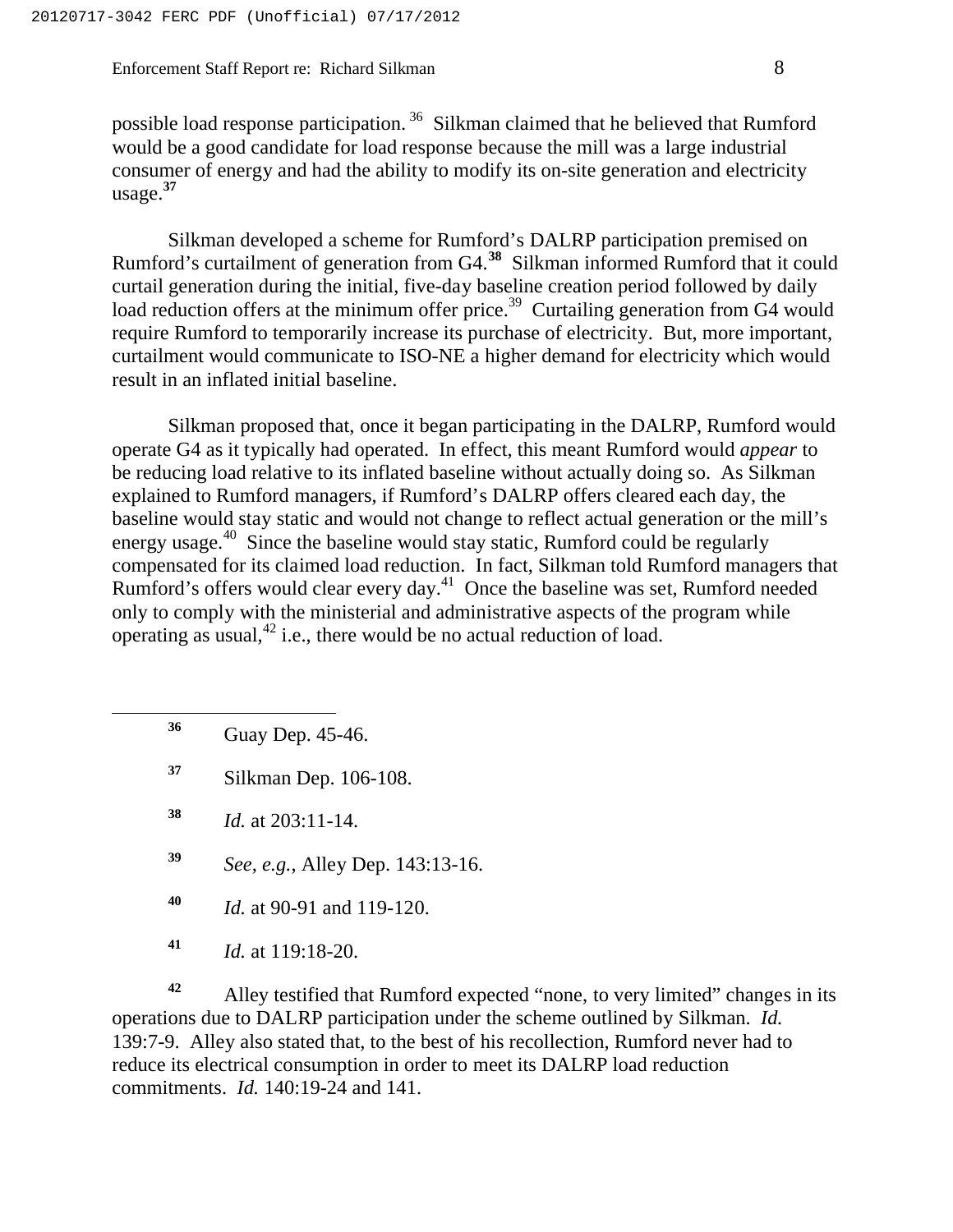In June and July 2007, Silkman, other CES personnel, and groups of senior Rumford personnel met multiple times to discuss Rumford's participation in the DALRP based on CES's scheme.<sup>43</sup> Silkman proposed that CES would, at Rumford's direction, manage day-to-day activities associated with submitting DALRP offers with Constellation acting as the Enrolling Participant for Rumford.<sup>44</sup>

At these meetings, Silkman explained to Rumford how the DALRP worked, how Rumford could participate, Rumford's obligations under the program, and money-making opportunities in the DALRP.**<sup>45</sup>** Rumford commissioned CES to prepare a "White Paper" describing potential load response participation.**<sup>46</sup>** In this paper, Silkman stated that CES had been tracking "zero baseline facilities," (i.e., facilities that were neither net importers nor exporters of energy, like Rumford) and concluded that such facilities could participate and receive full compensation.**<sup>47</sup>**

While considering Silkman's proposal, Rumford evaluated the cost of purchasing replacement energy during the baseline period to make up for the planned curtailment of G4.**<sup>48</sup>** Rumford anticipated an increased out-of-pocket cost of \$120,000 to purchase additional energy from the grid.<sup>49</sup> Silkman advised that Rumford could expect to recoup this expense within a week of DALRP participation.<sup>50</sup> Silkman did not identify any cost or risk associated with Rumford's participation other than the initial cost of increased energy purchases.

 **<sup>43</sup>** CES Response to Data Request 2 (describing meetings on June 12 and July 6).

**<sup>44</sup>** CES Response to Data Requests 7(a) and 7(d).

**<sup>45</sup>** Silkman Dep. 166:1-13.

**<sup>46</sup>** *Id.* at 179:4-13. Rumford produced this White Paper during Enforcement's investigation. *See* RUMF000001-000003.

**<sup>47</sup>** Rumf000001. In response to Enforcement data requests, CES produced no written materials demonstrating research it or Silkman conducted into "zero baseline facilities" to support this statement.

**<sup>48</sup>** Alley Dep. 126:2-6.

**<sup>49</sup>** E-mail from Richard Silkman, Managing Member, Competitive Energy Services LLC to John Fuller, production Manager, Rumford Paper Company, cc to Scott Alley, Utilities Superintendent, Rumford Paper Company and Rick Abradi, Energy Manager, Rumford Paper Company (July 19, 2007, 5:39 PM).

**<sup>50</sup>** *Id.*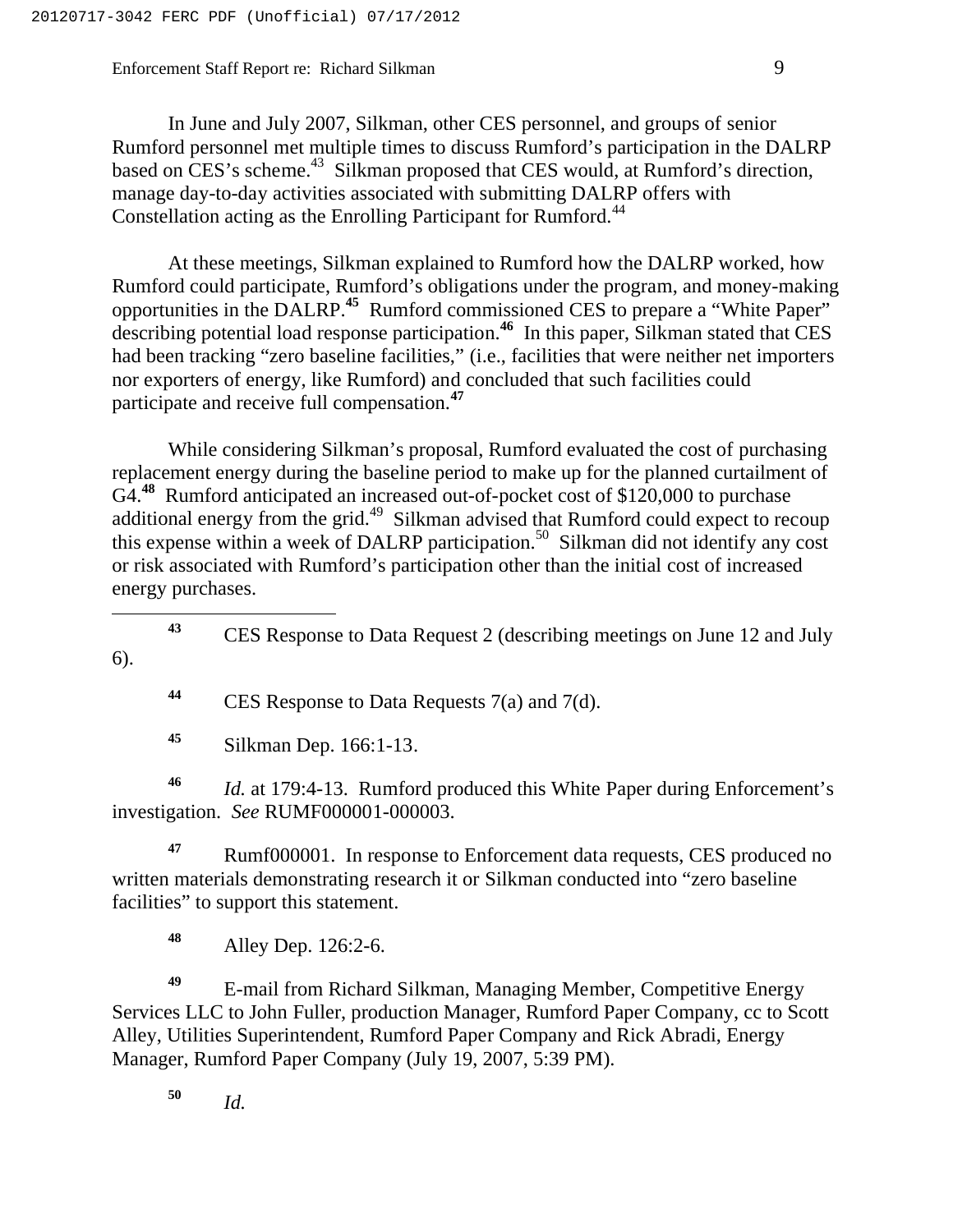After consulting with Rumford operators, Silkman suggested and Rumford agreed that it would claim 20-30 MW of load response in the DALRP.**<sup>51</sup>** However, no contemporary written documents produced by Silkman, CES, or Rumford, including the White Paper, mention the proposal to curtail G4 during the baseline period,<sup>52</sup> although this was a key aspect of Rumford's participation and Silkman does not dispute that he proposed that Rumford curtail generation during the baseline period. This lack of documentation is noteworthy given that the generation curtailment scheme and the projected revenues led Rumford personnel to question CES and Silkman "on numerous occasions about the legitimacy of the program" during meetings between the companies.**<sup>53</sup>** Regarding these concerns, Rumford's Utilities Superintendant, Scott Alley testified: "If someone comes and offers a program that supplies you with a financial benefit, and it does not look like there's a lot of downside, I think human nature is you automatically question, hey, what's up? And, you know, so we asked quite a bit about it."**<sup>54</sup>** Other senior managers at Rumford, Alley, Rick Abradi (Rumford's Energy Manager), and John Fuller (Rumford's Production Manager), expressed similar concerns to CES and Silkman regarding the legitimacy of Rumford's participation in the program.**<sup>55</sup>**

Silkman admitted "there were some concerns [expressed by Rumford personnel] as to what the [LRP] manual means and how do you interpret the manual" regarding curtailing G4 and how Rumford should operate to establish its baseline.**<sup>56</sup>** Silkman also acknowledged that Rumford management stated to him that it appeared Rumford would be getting paid for doing nothing.**<sup>57</sup>** Explaining this reaction, Silkman testified: "I think it was just generally a lot of folks expressed a concern. It is important to remember the

**<sup>51</sup>** Silkman at 171-72.

**<sup>52</sup>** Silkman Dep. 239:18-24. However, in response to Enforcement data requests, Rumford produced a handwritten chart that appears to graphically demonstrate the curtailment scheme. Although Enforcement asked numerous deponents about the chart, none of whom was able to definitively identify the creator, Silkman said that the handwriting "could possibly be" his. *Id.* 245:9-11.

**<sup>53</sup>** Alley Dep. 116:9-15.

**<sup>54</sup>** *Id.* at 116:9-22.

**<sup>55</sup>** *Id.* at 116-117.

**<sup>56</sup>** Silkman Dep. 324:4-13.

**<sup>57</sup>** *Id.* at 324:14-17; 326-27.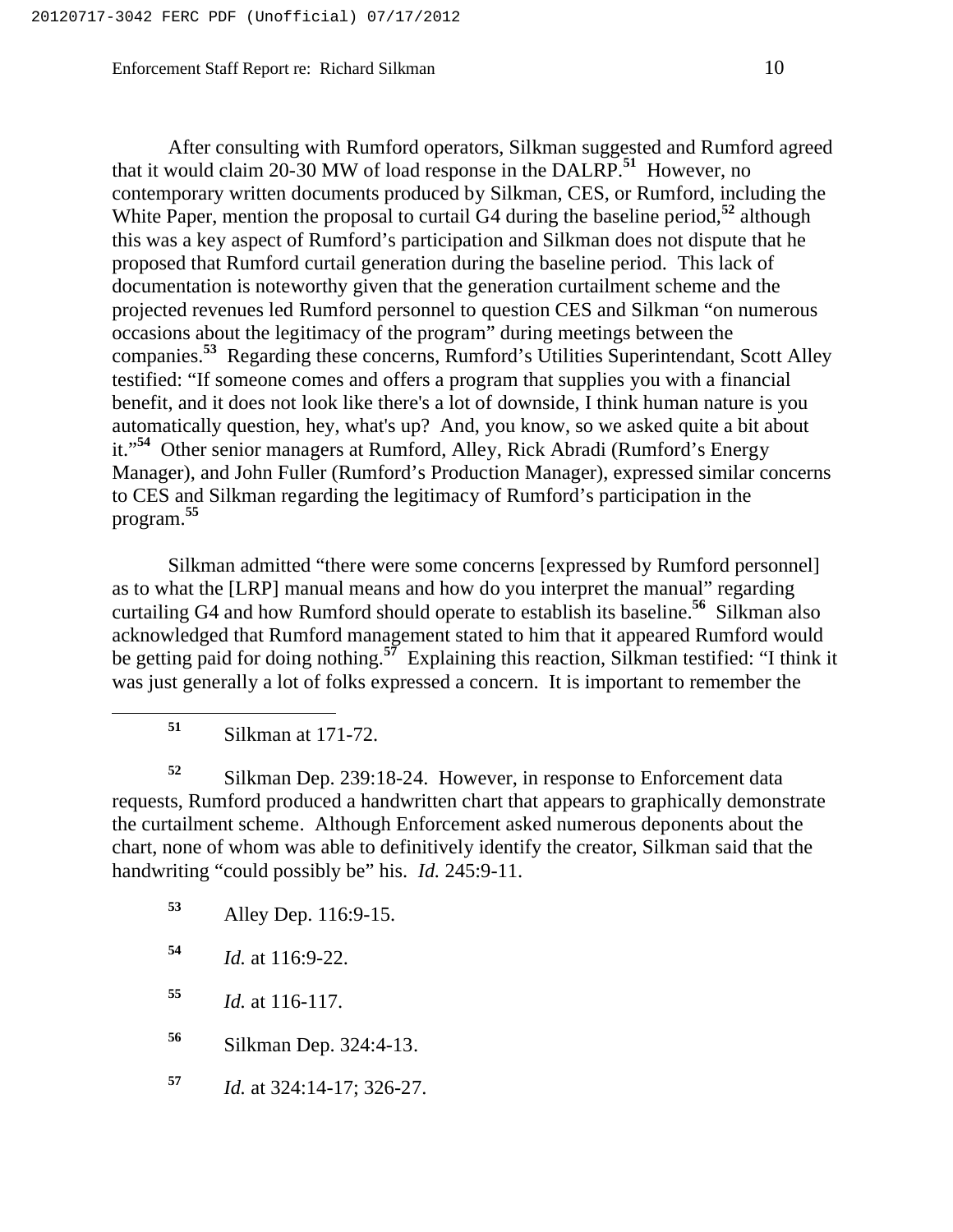context in which this occurs. There are lots of ISO programs where you get paid for doing nothing . . . The idea where somehow you get paid for something has become, and I don't want to be silly about this, but it has become sort of the commonplace understanding among customers and this is how the market works."**<sup>58</sup>**

While Silkman understood that the scheme would result in payments to Rumford and CES essentially for doing nothing, he nevertheless persisted with this approach. Neither Silkman nor other CES employees contacted Constellation or ISO-NE to explore the appropriateness of the scheme in response to Rumford senior managers' initial reservations. Setting aside Rumford's initial reservations, Rumford and CES fully adopted the Silkman baseline inflation scheme.<sup>59</sup>

Silkman, representing Rumford, contacted Constellation and initiated the load response enrollment process with Constellation as Rumford's Enrolling Participant. One of the reasons CES proposed to use Constellation was that Constellation was a "large and very respected" member of New England Power Pool (NEPOOL) and that "to the extent that issues arise about interpreting ISO New England rules or dealing with [] ISO New England, having them on our side will be very helpful."**<sup>60</sup>** However, before enrolling in ISO-NE's load response programs, neither Silkman, CES, nor Rumford sought advice from Constellation on ISO-NE rules with respect to the DALRP generally, how to operate during the baseline period, or whether the adopted scheme of getting paid for doing nothing was legitimate.**<sup>61</sup>**

Just before the baseline period, Silkman and Rumford personnel discussed the information that would be provided to ISO-NE to enroll Rumford.**<sup>62</sup>** Although Rumford did not intend to change its operations to create a load reduction in the DALRP, Silkman and CES (with Rumford's approval) communicated a claimed load response capability for Rumford of 20 MW electronically to ISO-NE.**<sup>63</sup>**

**<sup>58</sup>** *Id.* at 324-25.

**<sup>59</sup>** Guay Dep. 52:9-12.

**<sup>60</sup>** Rumf000001-000003. *See also* Silkman Dep. 189-90.

**<sup>61</sup>** Silkman Dep. 190:10-16. Although Silkman spoke with Constellation a number of times before the baseline period, neither Silkman, CES, nor Rumford told Constellation that Rumford intended to curtail generation during the baseline period. *Id.* at 265-66.

**<sup>62</sup>** *Id.* at 174:2-7.

**<sup>63</sup>** CES narrative Response to Data Requests at 3.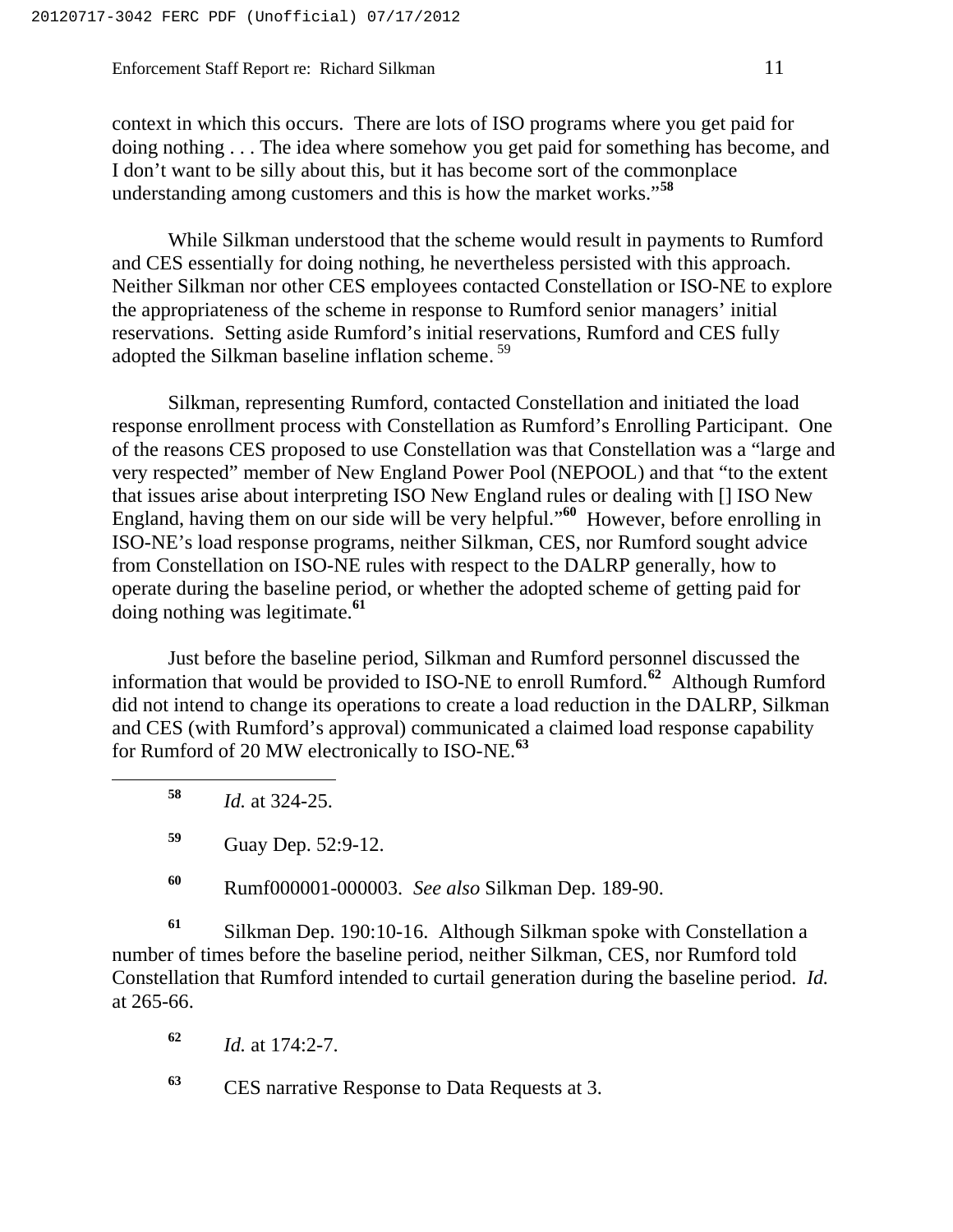Consistent with Silkman's recommendation, Rumford executed an agreement with Constellation in July 2007, permitting Constellation to enroll Rumford in the DALRP. As compensation for CES's referral of Rumford to Constellation, CES received a monthly broker's fee of 5% of all revenues related to the customer's load response participation. Constellation retained 10% of all revenues and Rumford received the remaining 85%.<sup>64</sup> While not formalized in the broker agreement, CES and Constellation understood CES would act as the main point of contact for Constellation regarding Rumford's load response participation and that Constellation's direct contact with Rumford would be minimal.**<sup>65</sup>** The primary contact at CES regarding Rumford's DALRP participation was Silkman.**<sup>66</sup>**

#### **CES and Rumford Executed Silkman's Scheme**

Rumford's initial five-day baseline period ran from July 24, 2007 through July 30, 2007 (excluding July 28 and 29, 2007, which were non-business days). Consistent with the agreed upon scheme,**<sup>67</sup>** Rumford curtailed generation from G4 during the baseline period.68 Rumford managers instructed generation plant operators to reduce the generation output of G4 during the program hours of 7:00 AM through 6:00 PM. $^{69}$  Other than the generator's curtailment, Rumford operated as it otherwise would have absent DALRP participation.<sup>70</sup> Other than curtailing generation, Rumford did not increase its load.<sup>71</sup> The curtailment resulted in an atypical load pattern for each of the baseline days, with Rumford's load spiking to 30-45 MW just prior to 7:00 AM, continuing at that level until 6:00 PM, and dropping precipitously to 5-10 MW just after 6:00 PM.<sup>72</sup> Alley

**<sup>66</sup>** *Id.*

**<sup>67</sup>** CES Response to Data Requests 9 and 20.

**<sup>68</sup>** Guay Dep. 71:3-22; Alley Dep. 110:4-7. Jerry LeClaire, Rumford's Mill Manager and the most senior Rumford official at the mill, was aware of this decision. *Id.* at 110:4-7.

**<sup>69</sup>** Rumford Data Responses 36d and e.

**<sup>70</sup>** Guay Dep. 67-68; Rumford Data Response 36b.

**<sup>71</sup>** Rumford Data Response 35.

**<sup>64</sup>** CES narrative Response to Data Requests; CES Response to Data Request 7(b).

**<sup>65</sup>** Silkman Dep. 129-30.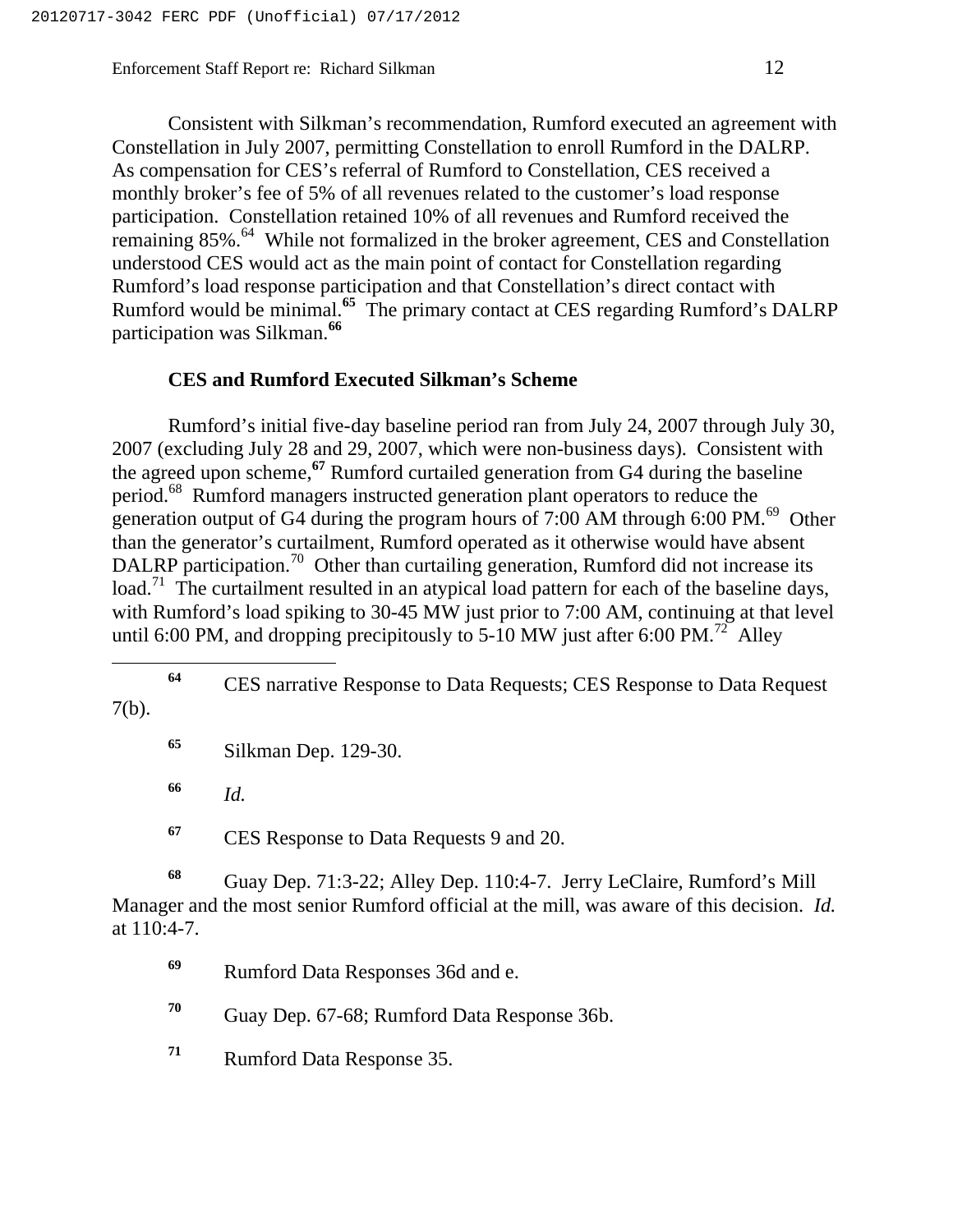testified that curtailment of G4 during the initial baseline period was always between 25 and "40-ish" MWs and was roughly in the 30-40 MW range overall.<sup>73</sup> When questioned, Silkman admitted that Rumford "probably" would have generated more energy from G4 during the baseline period had it not participated in the DALRP.**<sup>74</sup>**

Table 1**<sup>75</sup>** demonstrates the five-day load profile for Rumford using this scheme, including the marked increase in electricity consumption during the hours measured to calculate the baseline.



**RUMFORD LOAD DURING BASELINE PERIOD** 

 Table 1 demonstrates the increase in Rumford load during the five days relied upon by ISO-NE to establish Rumford's baseline.**<sup>76</sup>** Just before 7:00 AM on each day,

 **<sup>72</sup>** *See also* ISO-NE generated load profiles for Rumford Paper Company in July, August, and November 2007 (provided as Attachment C to Enforcement's first set of data requests to Rumford Paper Company dated April 7, 2008) and 5-minute interval energy data provided by ISO-NE. *See* April 22, 2008 ISO-NE Data Response.

**<sup>73</sup>** Alley Dep. 109:2-7. Alley could not recall a specific instance within the last few years (other than equipment outages) in which Rumford's purchases of energy were greater than they were during the baseline period. *Id.* at 113-14.

**<sup>74</sup>** Silkman Dep. 295:11-19; 207:8-12.

**<sup>75</sup>** *See* December 7, 2011 ISO-NE Data Response.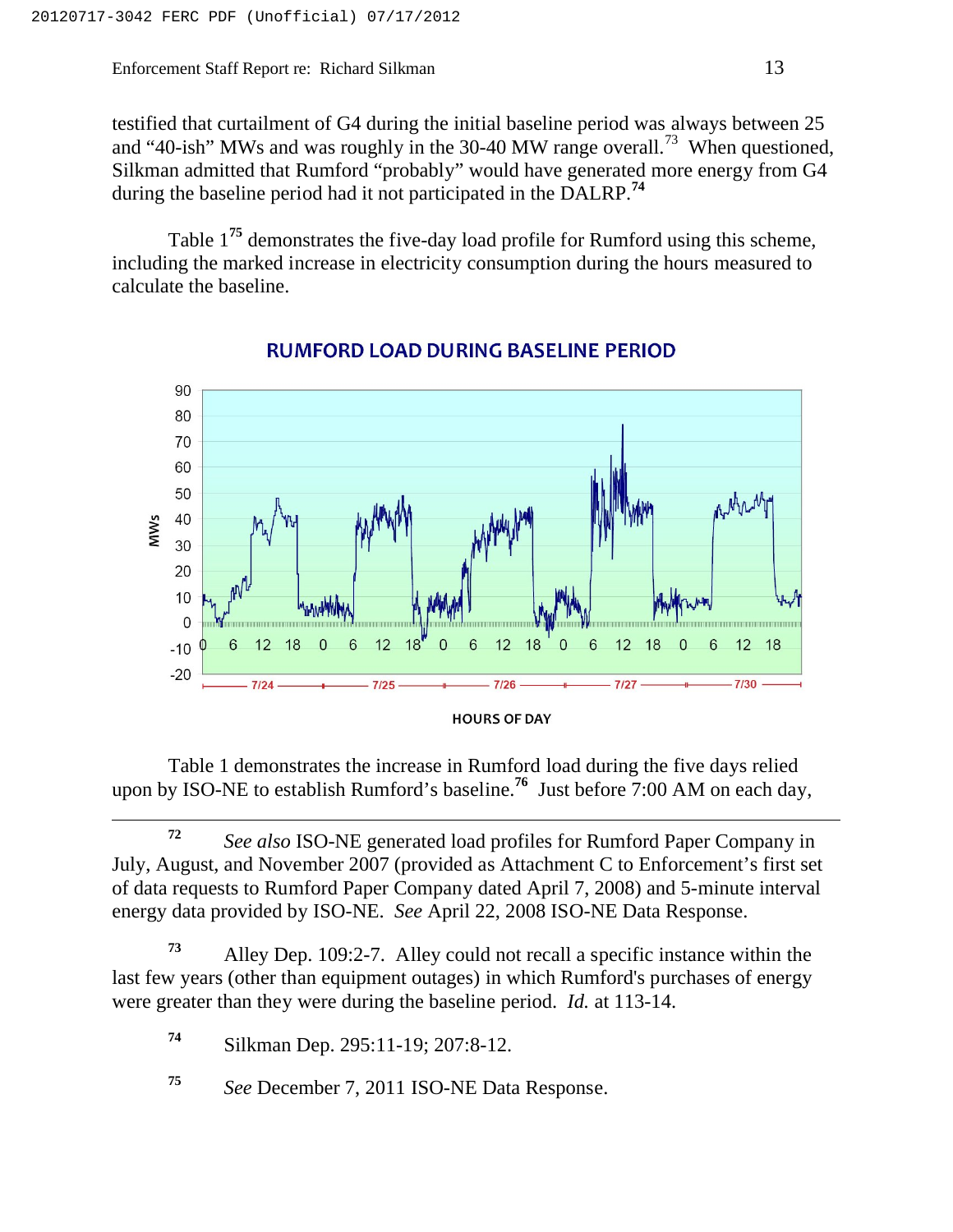Rumford curtailed generation from G4 and load dramatically spiked. The generation curtailment continued throughout the day until just after 6:00 PM, when ISO-NE stopped reviewing data to calculate the baseline.

Beginning on July 31, 2007, through early February 2008, Rumford and CES submitted daily, non-holiday weekday load reduction offers for each program hour in the DALRP.<sup>77</sup> Consistent with the agreed-upon scheme, the daily DALRP offers were virtually always submitted at the minimum offer values (\$50.00 per MW/h for a minimum of 1 hour each day).<sup>78</sup> As LMP prices in ISO-NE were virtually always above \$50.00 during program hours, Rumford's offers always cleared the market and the company received DALRP revenues for each day. Rumford's inflated baseline remained unchanged. As ISO-NE compared Rumford's actual load to its inflated baseline, it appeared that Rumford was reducing load and was compensated at the relevant LMP. The only circumstances in which Rumford's offers did not clear were when: (1) CES inadvertently submitted an invalid offer; (2) Rumford expected to repair on-site equipment during the next day; or (3) ISO-NE directed Rumford to restore the baseline following a November 2007 generator outage.**<sup>79</sup>**

Once the inflated baseline had been established, Rumford operated its paper mill and generation facilities the same way it had operated them before the baseline period.<sup>80</sup> Rumford did not increase its generation to provide demand response. Likewise, Rumford never reduced its electrical consumption as a consequence of its DALRP participation.<sup>81</sup> Silkman testified that typical, day-to-day fluctuations in Rumford's operations and energy usage did not require modifications to Rumford's DALRP offers.**<sup>82</sup>** Silkman was aware that Rumford had no written procedures in place regarding reduction of energy

 **<sup>76</sup>** Note that Saturday July 28 and Sunday July 29 are excluded from the chart as weekend days are not used to calculate the baseline.

**<sup>77</sup>** *See* RUMF0000926-0000946 (spreadsheet providing Rumford's DALRP offer data); Silkman Dep. 315-16; 320:1-5.

**<sup>78</sup>** Though DALRP participants may offer a minimum of 100 kW, as explained above, they are compensated for all load reductions below the baseline at prevailing real-time LMP prices.

**<sup>79</sup>** The latter two instances are discussed below.

**<sup>80</sup>** Alley Dep. 140-41; 151:13-24.

**<sup>81</sup>** Silkman Dep. 257:13-20; Alley Dep. 140:19-24.

**<sup>82</sup>** Silkman Dep. 319:21-25.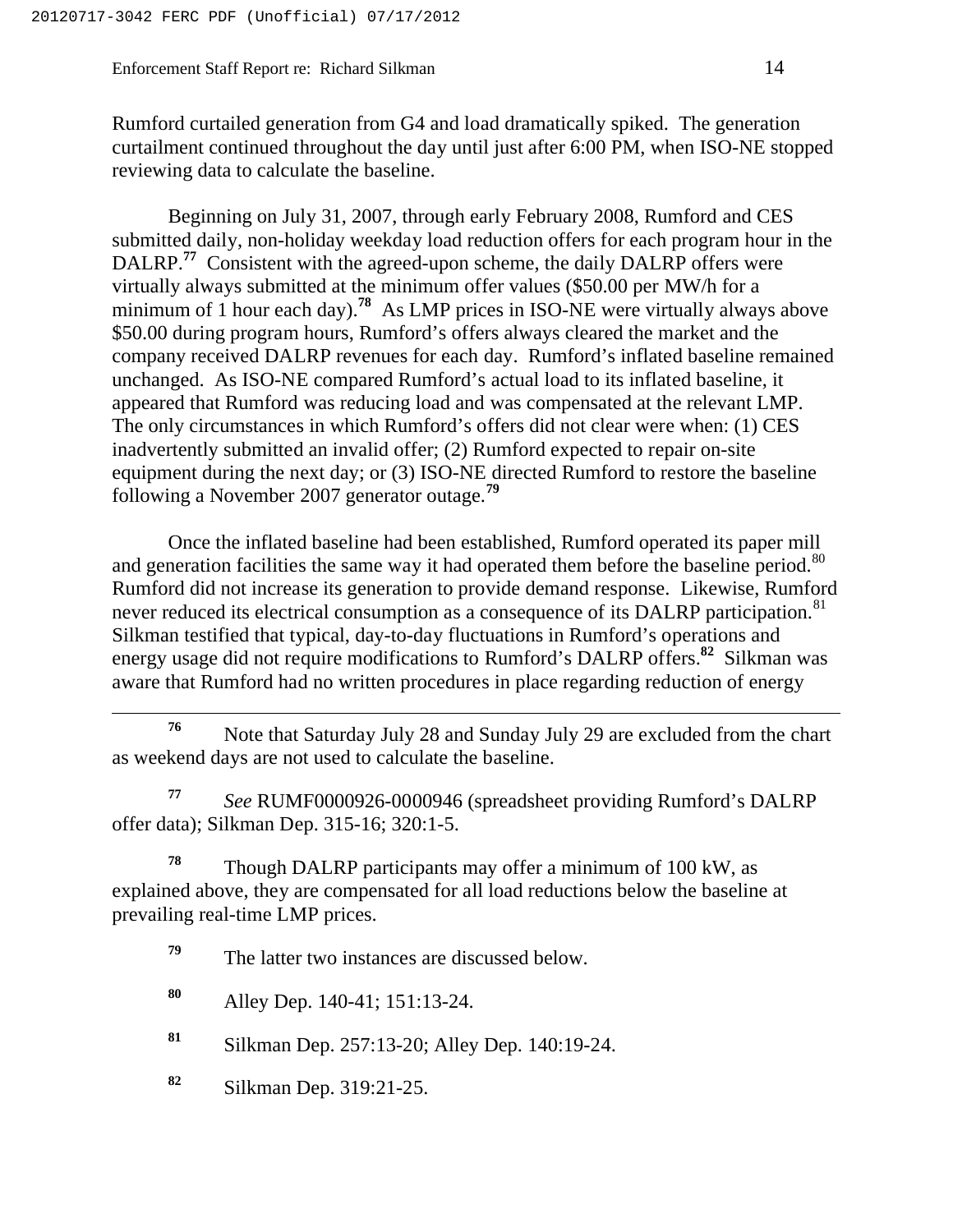consumption on days when DALRP offers were accepted**<sup>83</sup>** and Silkman admits that he did not anticipate Rumford would reduce energy consumption as part of its DALRP participation.**<sup>84</sup>** Rumford's offers were communications to ISO-NE of an availability and willingness to reduce load by a specified amount at a specified price, yet Rumford and Silkman never intended to and never actually did reduce load when its offers cleared.

Table 2**<sup>85</sup>** compares the baseline for Rumford (the blue line) with Rumford's actual load on July 31, 2007 (the red line), Rumford's first day offering into the DALRP. ISO-NE, unknowingly relying upon an inflated baseline, compared Rumford's actual load against the baseline to calculate the amount of load purportedly "reduced" by Rumford during the program hours (the shaded area). ISO-NE paid \$36,193.37 for Rumford's phantom load response on July 31, 2007.**<sup>86</sup>**



A similar pattern is reflected for virtually every day of Rumford's DALRP participation. As a result of the scheme, ISO-NE paid \$3,336,964.63 for demand response that never occurred. Of this amount, Rumford received \$2,836,419.08 and CES received \$166,841.13.

**<sup>86</sup>** *Id.*

**<sup>83</sup>** *Id.* at 257-58.

**<sup>84</sup>** *Id.* at 210-11.

**<sup>85</sup>** *See* December 7, 2011 ISO-NE Data Response.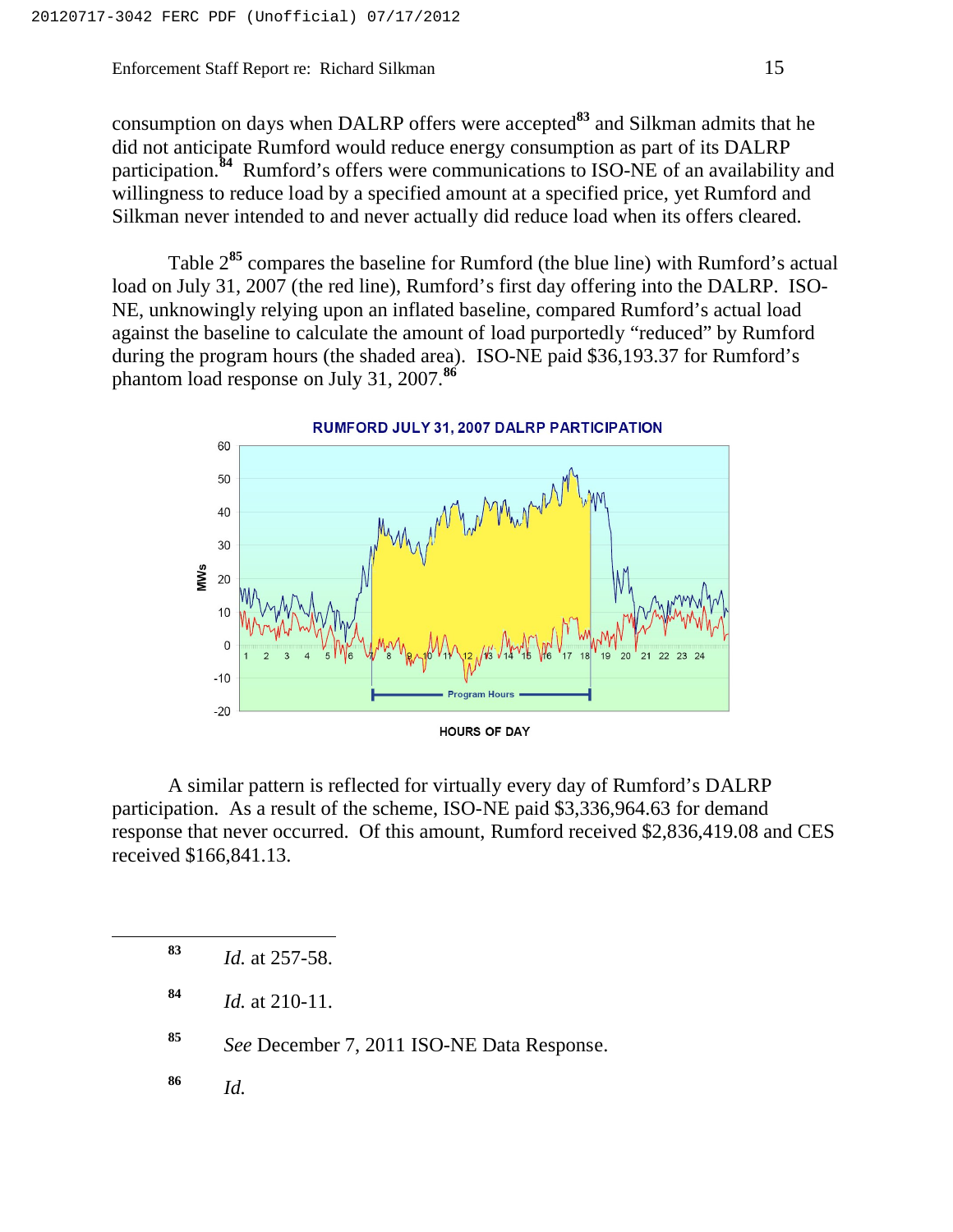#### **Silkman violated § 1c.2 of the Commission's Regulations**

Section 222 of the FPA prohibits the use of deceptive or manipulative devices in connection with the purchase or sale of electric energy or the transmission of electric energy subject to the Commission's jurisdiction.<sup>87</sup> Order No. 670 implemented this prohibition, adopting 18 C.F.R. § 1c.2 which prohibits an entity (including an individual) from: (1) using a fraudulent device, scheme or artifice, or making a material misrepresentation or a material omission as to which there is a duty to speak under a Commission-filed tariff, Commission order, rule or regulation, or engaging in any act, practice, or course of business that operates or would operate as a fraud or deceit upon any entity; (2) with the requisite scienter; (3) in connection with a transaction subject to the jurisdiction of the Commission. $88$  Fraud is a "question of fact that is to be determined by all the circumstances of a case."<sup>89</sup>

> a) Fraudulent device, scheme or artifice; or engaged in any act, practice, or course of business that operates or would operate as a fraud

As to the first element under 18 C.F.R. § 1c.2, Silkman's actions constitute a fraudulent scheme or artifice. Silkman's scheme was based on misrepresentations to ISO-NE about Rumford's typical load and willingness and ability to reduce load. Because of these misrepresentations, Rumford and CES were compensated for load response that they knew would never occur and, in fact, never occurred. Silkman benefitted from this scheme through his ownership interest in CES.

By curtailing generation and buying more grid power, Silkman, CES, and Rumford established and communicated to ISO-NE an inflated baseline that did not reflect Rumford's genuine load response capability, as Rumford did not intend to reduce its consumption or increase its generation once the baseline was established. As Silkman knew, the baseline is a critical component to determining the load reduction of load response resources and calculating load response payments. Silkman's submission to ISO-NE of load response registration information was also false, claiming that the mill

**<sup>88</sup>** *See Prohibition of Energy Market Manipulation*, Order No. 670, 71 Fed. Reg. 4244 (Jan. 26, 2006), FERC Stats. & Regs. ¶ 31,202, 114 FERC ¶ 61,047 (Jan. 19, 2006) (Order No. 670).

**<sup>89</sup>** *See id.* at P 50.

**<sup>87</sup>** 16 U.S.C. § 791A (2006).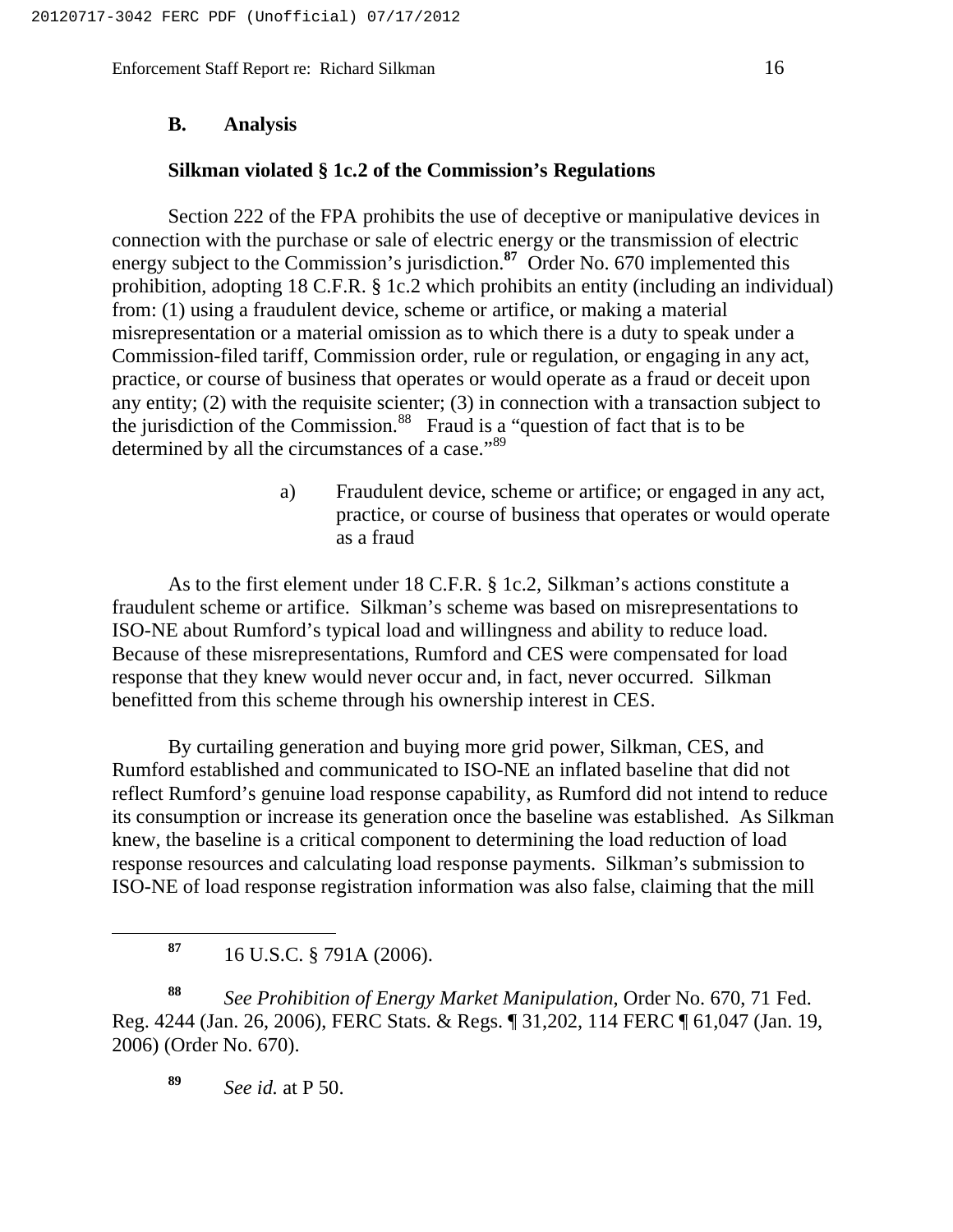had a DALRP load response capability of 20 MW. Additionally, by submitting daily offers to reduce load, Silkman, CES, and Rumford communicated a willingness and ability to reduce load. These communications were false because, as Silkman understood, Rumford was not reducing load and did not intend to reduce load as a result of its DALRP participation. Instead, Silkman, CES, and Rumford used the offers to perpetuate the inflated baseline. These actions defrauded ISO-NE at the expense of all rate payers in New England as the cost of demand response is socialized across all Network Load.

b) Scienter

Silkman conceived of the scheme and persuaded Rumford to establish an inflated baseline to participate in the DALRP. Silkman knew Rumford would not reduce any load when it participated in the DALRP.<sup>90</sup> Instead, Rumford and CES would be paid for phantom load reductions without any appreciable change in the mill's operations. Silkman knew such a scheme would produce no discernable benefits to the electrical grid or reduce energy prices. Silkman also knew that CES and Rumford would be paid by ISO-NE for doing nothing. Silkman, CES, and Rumford understood that Rumford would neither increase generation nor decrease electricity consumption as part of Rumford's participation. Silkman, CES, and Rumford intended to defraud ISO-NE.

For these reasons, Enforcement concludes that scienter is present.

c) In connection with a transaction subject to the jurisdiction of the Commission

Offers of demand response for day-ahead energy reductions are in connection with transactions subject to the Commission's jurisdiction. Section 201(b)(1) of the FPA gives the Commission jurisdiction over the sale of electric energy at wholesale in interstate commerce. Section 205(a) of the FPA confers jurisdiction to the Commission over "[a]ll rates and charges made, demanded or received by any public utility for or in connection with the … sale of electric energy subject to the jurisdiction of the Commission, and all rules and regulations affecting or pertaining to such rates or charges."**<sup>91</sup>** Courts have held that where a provision or term of an agreement directly and

**<sup>91</sup>** Section 205(c) of the FPA also contains similar language regarding the Commission's jurisdiction to require public utilities to file rates and charges for any sale subject to the Commission's jurisdictional rates, including all classifications, practices and regulations affecting such rates and charges, together with all contracts which in any manner affect or relate to such rates, charges, classifications and services.

**<sup>90</sup>** *See*, *e.g.*, Silkman Dep. 210-11; 257:13-20.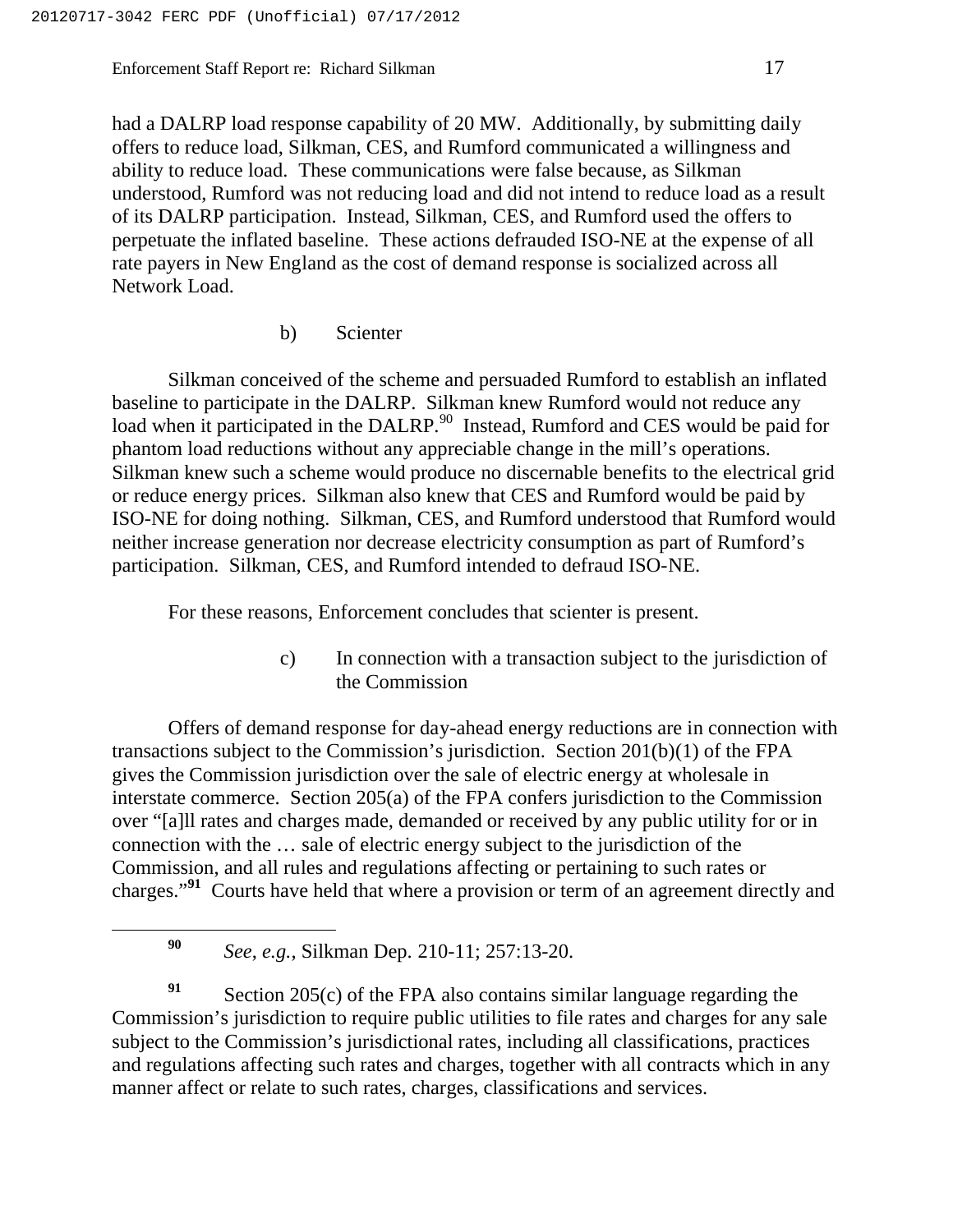significantly affects a wholesale rate, it is within the Commission's broad discretion to determine which practice that affect rates must be described in that rate schedule.**<sup>92</sup>** Demand response has both a direct and indirect effect on wholesale rates and, indeed, the DALRP was designed precisely to affect (by lowering) wholesale prices for energy.**<sup>93</sup>** When demand response is offered into an organized market it directly affects the wholesale rates, and is therefore a practice affecting jurisdictional wholesale rates that is subject to the Commission's jurisdiction under §§ 205(a) and (c) of the FPA.

As an ISO's markets are within the Commission's jurisdiction, ISO-operated and Commission-approved load response programs are also within its jurisdiction.<sup>94</sup> Silkman conceived of a fraudulent scheme for Rumford's participation in this jurisdictional program, facilitated Rumford's participation, provided misleading information to Constellation and ISO-NE regarding Rumford's participation, and profited from the fraud through his ownership of CES. Accordingly, staff concludes that Silkman's fraudulent activity was in connection with a jurisdictional transaction and violated 18 C.F.R. § 1c.2.

#### **C. Defenses Raised by Silkman**

Silkman admits that he advised Rumford to curtail generation from G4 during the baseline period and purchase additional power from Constellation. Silkman also admits that, working with Rumford, he and CES submitted DALRP offers through Constellation for the minimum price of \$50/MWh between August 2007 and February 2008. However,

**<sup>93</sup>** *See Wholesale Competition in Regions with Organized Electric Markets*, Order No. 719, 73 Fed. Reg. 64,100 (Oct. 28, 2008), FERC Stats. & Regs. ¶ 31,281 at P 47 (2008) (Order No. 719), *order on reh'g*, 128 FERC ¶ 61,059 (July 16, 2009) (Order No. 719-A).

**<sup>92</sup>** *City of Cleveland v. FERC,* 773 F.2d 1368, 1376 (D.C. Cir. 1985*). See also Connecticut Dept. of Public Utility Control v. FERC,* D.C. Cir. 07-1375, slip op. at 14-15 (D.C. Cir. 2009) (holding that capacity decisions about an interconnected bulk power system affect Commission's jurisdictional transmission rates for that system and are within the Commission's jurisdictional authority).

**<sup>94</sup>** *See* Order Nos. 719 and 719-A; *New England Power Pool and ISO New England, Inc.*, 111 FERC ¶ 61,064 (2005) (approving ISO-NE load response programs and related tariff provisions); *Removing Obstacles to Increased Electric Generation and Natural Gas Supply in the Western United States*, 96 FERC ¶ 61,155 at 61,679, *order on clarification and reh'g*, 97 FERC ¶ 61,024 (2001). *See also Conn. Dep't of Pub. Util. Control v. FERC*, 569 F.3d 477 (D.C. Cir. 2009) (upholding the Commission's authority to review the ISO-NE Installed Capacity Requirement under the Federal Power Act).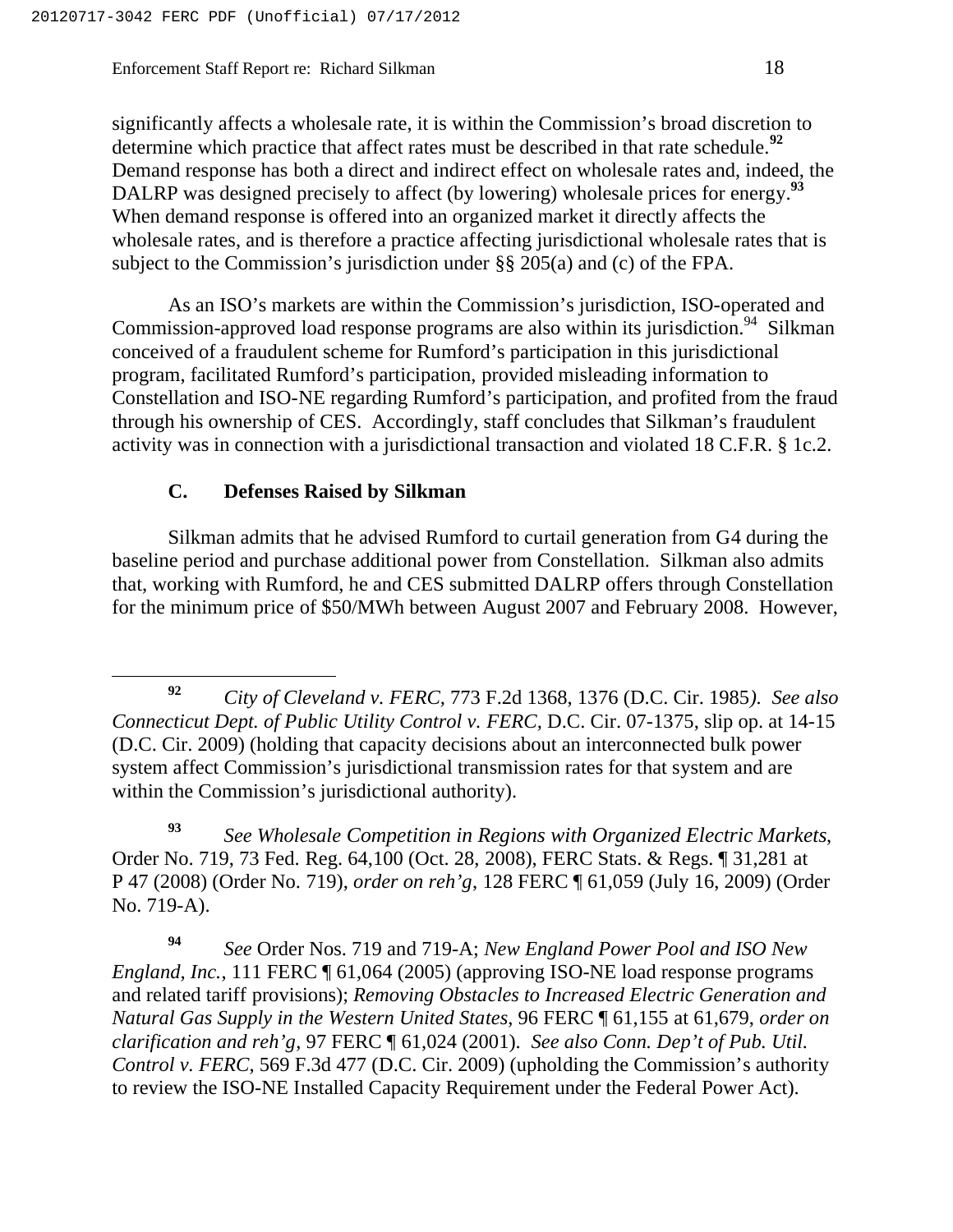Silkman disputes staff's conclusion that CES's actions were intentionally deceptive, fraudulent, and in connection with a transaction subject to the Commission's jurisdiction.

Enforcement has reviewed all of Silkman's arguments and believes them to be without merit. Silkman's arguments are not often explicitly linked to § 1c.2's criteria. However, virtually all of his defenses fall into the categories discussed below.

# 1. Silkman claims that his actions were based on a good faith review of ISO-NE rules

Silkman claims that ISO-NE's LRP Manual provided no guidance on how to operate during the baseline period and that, without any reliable guideposts, Silkman provided advice to Rumford on how to set the baseline in accordance with his best understanding of the DALRP rules.**<sup>95</sup>** Silkman further argues that he expected Rumford would "regularly [] curtail electricity load to satisfy its bid obligations under the DALRP<sup>"96</sup> and that under Silkman's understanding of the program, the essential question was determining the level of generation necessary to safely operate the paper mill, and to set the baseline so that only that excess generation was made available under the DALRP. Silkman argues that Rumford was effectively required to artificially set its baseline; that it "had to set its baseline *somewhere*."**<sup>97</sup>** This involved, according to Silkman, setting generation to "simulate" then non-existent market conditions: namely, "a situation where market prices were low."**<sup>98</sup>**

These arguments are specious. There is no contemporary evidence that Rumford, Silkman, and CES believed actual load response would be required under the adopted scheme. As discussed above, the investigative record demonstrates the opposite: Rumford, Silkman, and CES knew that the scheme would allow Rumford and CES to be paid for doing nothing. Further, Silkman cannot explain why he needed to "set" a baseline that was designed to change to reflect actual variations in the mill's load.**<sup>99</sup>** Setting a baseline at an artificial quantity is inconsistent with the DALRP requirement that actual load be used for baseline calculations. Finally, it is implausible that Silkman believed that legitimate participation by an industrial demand response participant was conditioned upon \$120,000 in uneconomic energy purchases during the baseline period.

**<sup>97</sup>** *Id.* at 16 (emphasis original).

**<sup>98</sup>** Silkman Dep. 265-66.

**<sup>99</sup>** LRP Manual, § 4.2.1.

**<sup>95</sup>** *See* Silkman 1b.19 Response at 17 and 21.

**<sup>96</sup>** *Id.* at 21.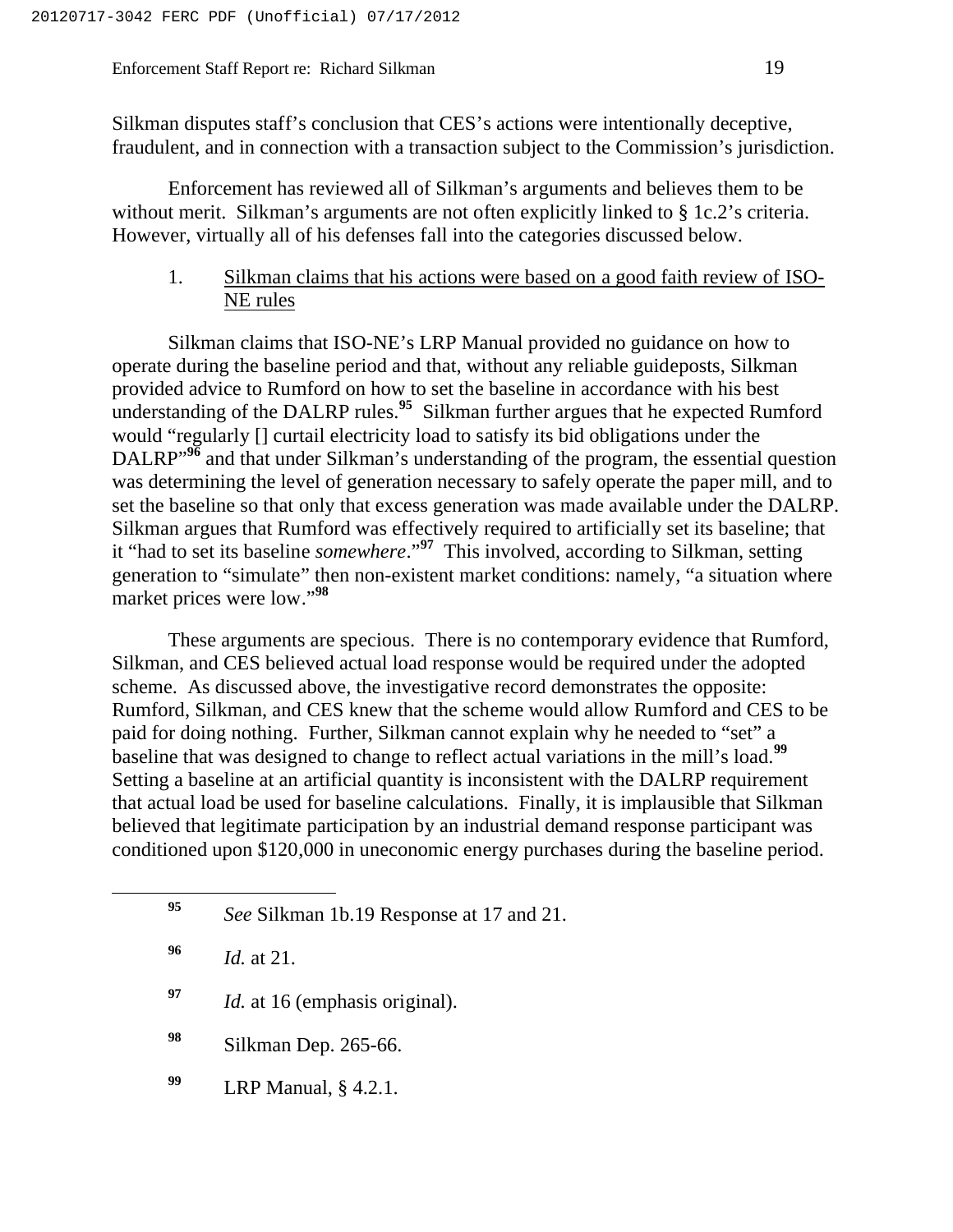Silkman has not provided any contemporary evidence that he actually interpreted the DALRP so as to require the setting of an artificial baseline.<sup>100</sup>

Silkman also claims that, while Rumford did not have to reduce load to be paid for DALRP load response, he initially believed that Rumford would need to "shed load in the program."**<sup>101</sup>** This assertion is inconsistent with statements made under oath by Rumford managers. When Silkman briefed Rumford on his proposal to create an artificial baseline, Rumford personnel understood there would be no genuine risk to participation,**<sup>102</sup>** that there would be no benefit to the grid,**<sup>103</sup>** and, most tellingly, that the proposal sounded as if Rumford and CES would be getting paid for doing nothing.**<sup>104</sup>** Had Silkman truly thought that Rumford would have to regularly reduce load under his scheme (either by reducing consumption or increasing generation), the participants in these meetings would not have believed that the proposal sounded "too good to be true."**<sup>105</sup>**

# 2. Silkman claims that providing DALRP advice to Rumford was very complex

Silkman states that directing Rumford's DALRP participation was "an enormously complex undertaking" because of the physical characteristics of the mill and the fact that the mill's energy needs and fuel costs fluctuated hourly.**<sup>106</sup>** He cites a 2008 ISO-NE tariff

- **<sup>103</sup>** Alley Dep. 68:14-24; 67:5-11.
- **<sup>104</sup>** *See*, *e.g.*, *id.* at 116:9-15.
- **<sup>105</sup>** *Id.* at 117:3-7.
- **<sup>106</sup>** Silkman 1b.19 Response at 2.

**<sup>100</sup>** In their submissions, Silkman and CES often misstate the function of the DALRP. For example, Silkman argues "[s]ince no one was ever asked to reduce load, the DALRP can be made to appear in retrospect as payment for 'doing nothing,' but the actual payment was for being available to interrupt load." Silkman 1b.19 Response at 40. This statement is a straw man. The DALRP did not pay participants for their "availability to interrupt load." The DALRP paid participants who *actually* reduced load. Participants were required to reduce load when they made offers to reduce load and those offers were accepted. Because Rumford offered to reduce load and those offers were accepted, Rumford was required to reduce load every day.

**<sup>101</sup>** *Id.* at 23.

**<sup>102</sup>** Silkman Dep. 258-59.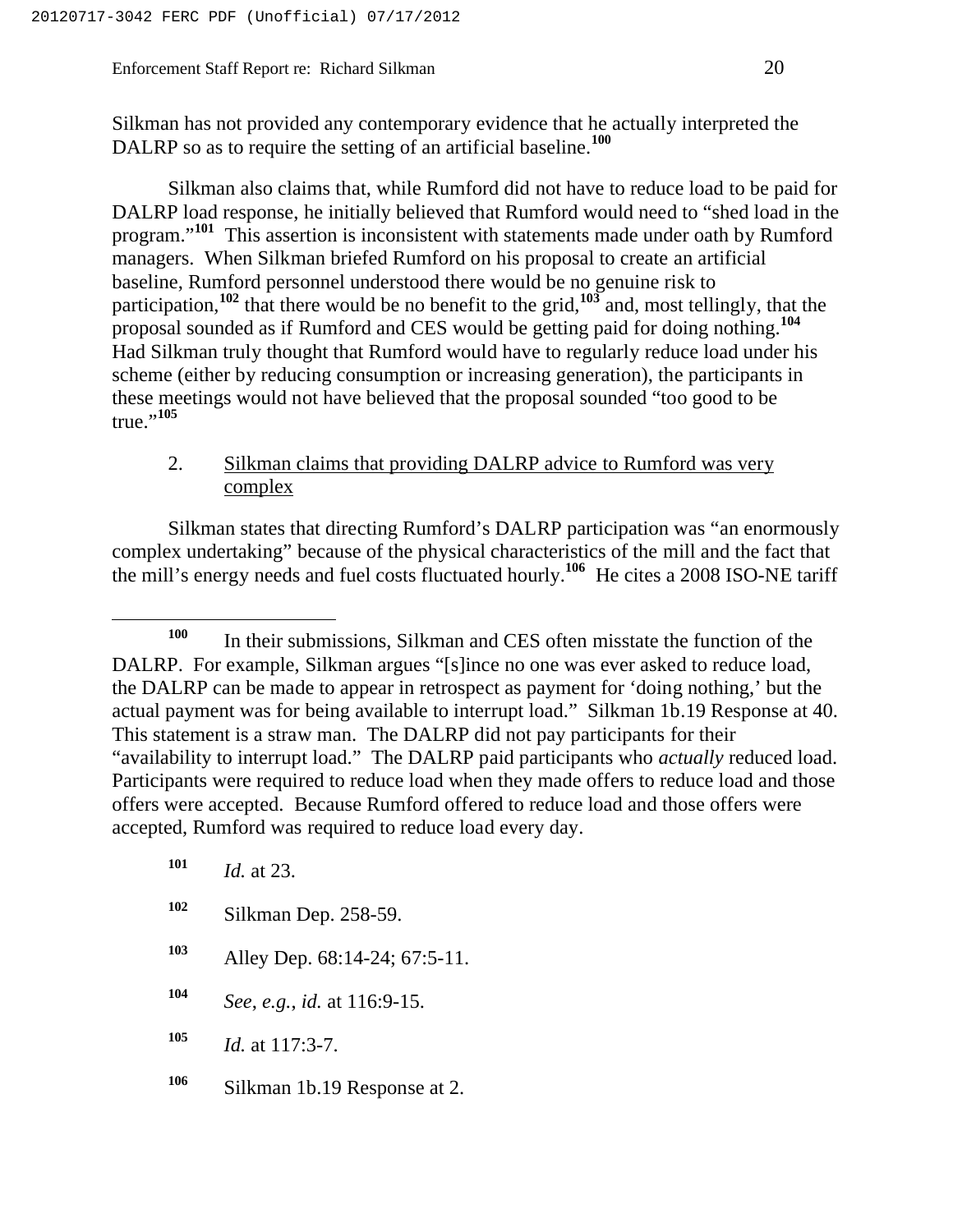filing explaining that some baseline methodologies for demand response programs are complex.**<sup>107</sup>** Because of this alleged complexity, Silkman essentially claims that his actions cannot be deemed fraudulent.

Silkman misstates the complexity of the DALRP and the scheme he proposed. First, while some demand response baseline mechanisms are complex, the DALRP baseline process was not. The initial DALRP baseline was calculated using a participant's actual load in the program hours for five days. There is no evidence that Silkman, an energy industry expert, misunderstood the baseline calculation process.

Second, Silkman's scheme was easily understood: reduce generation when ISO-NE measures baseline load to establish an inflated baseline, return to typical operation after a baseline is established, submit uniform offers to reduce load each day, and receive payment for phantom load reductions. While Silkman now claims that Rumford's load profile required a complicated curtailment scheme and large uneconomic purchases of energy to set a baseline, there is no contemporary evidence backing up this assertion. Silkman did not engage in any complex analysis of Rumford's load or research how to set an artificial baseline based on a difficult "simulation" of hypothetical market conditions. Silkman's conduct was not the result of confusion or mistake; it was deliberate, calculated fraud.

#### 3. Silkman claims that flaws in the DALRP caused the static baseline

Silkman argues that the perpetuation of Rumford's static baseline was the result of a flawed DALRP program rather than a scheme to defraud ISO-NE. Silkman asserts that once the baseline was originally established, he and CES submitted DALRP offers to Constellation in Rumford's name for the minimum price of \$50/MWh. Because ISO-NE did not change the minimum offer price, and because the market price generally did not fall below \$50/MWh, Rumford's offers were accepted each day.**<sup>108</sup>** Silkman claims that this conduct did not violate ISO-NE's tariff, and therefore he is insulated from any finding that he violated  $\S$  1c.2.<sup>109</sup>

Silkman admitted he understood that energy prices in New England had increased and that there was the possibility DALRP customers could offer successfully into the DALRP every day, resulting in a static baseline.<sup>110</sup> Silkman also acknowledged that "the

**<sup>110</sup>** Silkman Dep*.* 412:11-413:8.

**<sup>107</sup>** *Id.* at 20-21 (quoting *ISO New England, Inc.*, 123 FERC ¶ 61,021 at P 29 (2008)).

**<sup>108</sup>** *Id.* at 31-34.

**<sup>109</sup>** *Id.* at 1.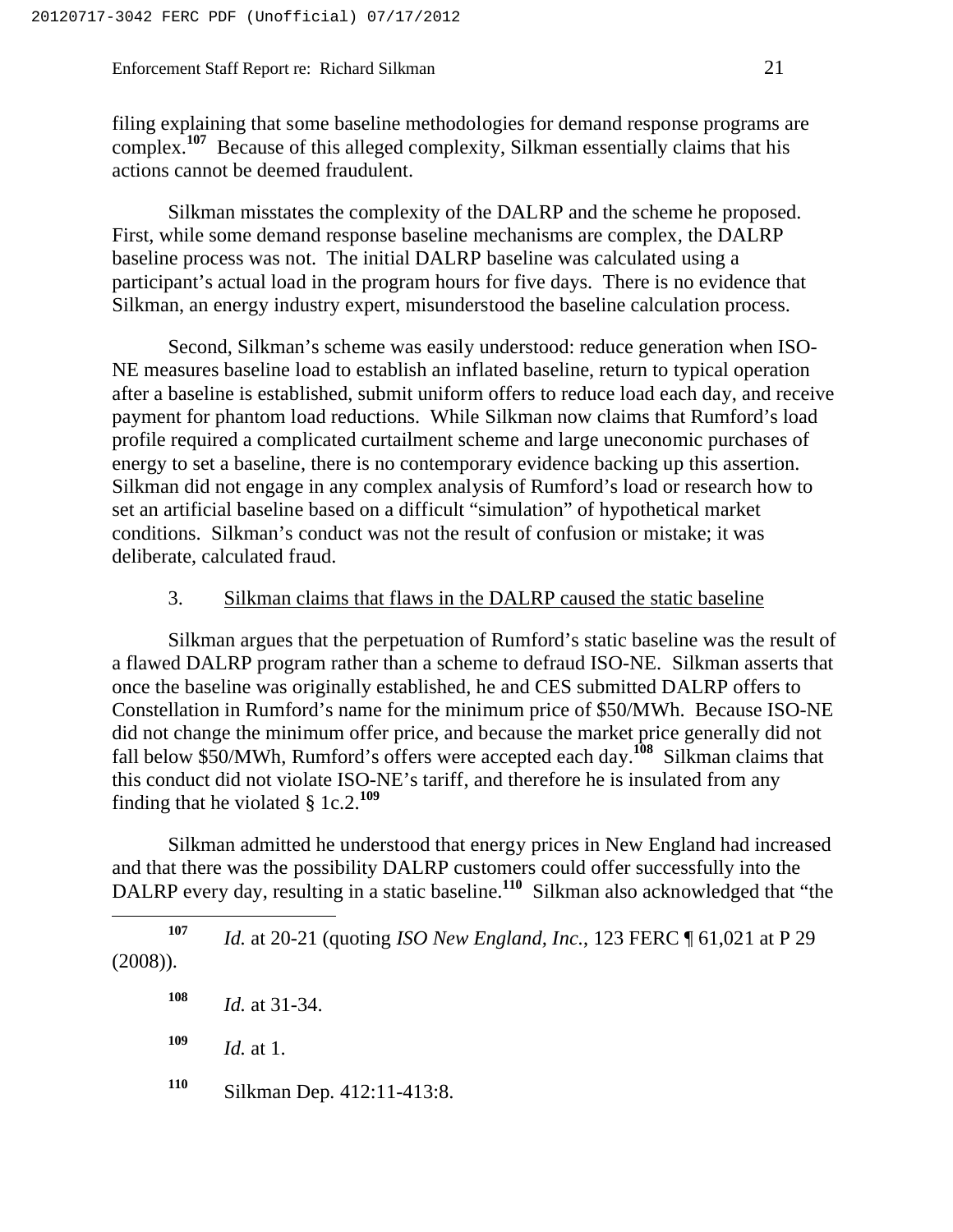inability to adjust [the] baseline on an ongoing basis creates some potentially perverse results"**<sup>111</sup>** including allowing ISO-NE to "pay for load that is not really interrupted."**<sup>112</sup>** Although Silkman could not specifically recall telling Rumford that the baseline would not change if DALRP energy offers were accepted, he admitted it was likely that he had.**<sup>113</sup>**

Silkman cites the fact that ISO-NE later modified the DALRP to ensure that baselines were more likely to include updated load data, but this modification does not provide any defense to his conduct. The investigative record shows that during the period in question Silkman, CES, and Rumford chose to use high energy prices in New England as an opportunity to implement a scheme to receive demand response payments without providing any load reduction.

Enforcement also notes that, while ISO-NE's tariff did not specifically prohibit Silkman's scheme, § 1c.2 applies regardless of whether a tariff specifically prohibits a certain form of conduct.<sup>114</sup> Conduct that may not conflict with a tariff may nonetheless be part of a fraudulent scheme.

4. Silkman claims that Constellation was fully aware of Rumford's baseline activities and that fact exonerates him

Silkman claims that his actions in the DALRP were not fraudulent because Constellation was fully aware of Rumford's actions. This argument is not correct.

As a threshold matter, whether Constellation employees could have deduced Silkman's and CES's behavior is not relevant to the question of whether Silkman engaged in fraud. Silkman deceived and defrauded ISO-NE. Constellation's alleged knowledge of Silkman's behavior, even if true, would not absolve Silkman, CES, or Rumford of their deception of ISO-NE and the harm caused to all New England rate payers.

- **<sup>111</sup>** *Id.* at 92:17-19.
- **<sup>112</sup>** *Id.* at 92-93.
- **<sup>113</sup>** *Id.* at 243:16-21.

**<sup>114</sup>** For example, Silkman asserts that submitting DALRP offers at the minimum offer price of \$50.00 per MWh was permitted by the ISO-NE tariff. *See* Silkman 1b.19 Response at 32-33. Staff does not allege that the offers, in isolation, violate § 1c.2. Rather, the scheme was fraudulent because Silkman used these offers to perpetuate an inflated baseline, allowing it to repeatedly claim payment for load reductions that did not occur.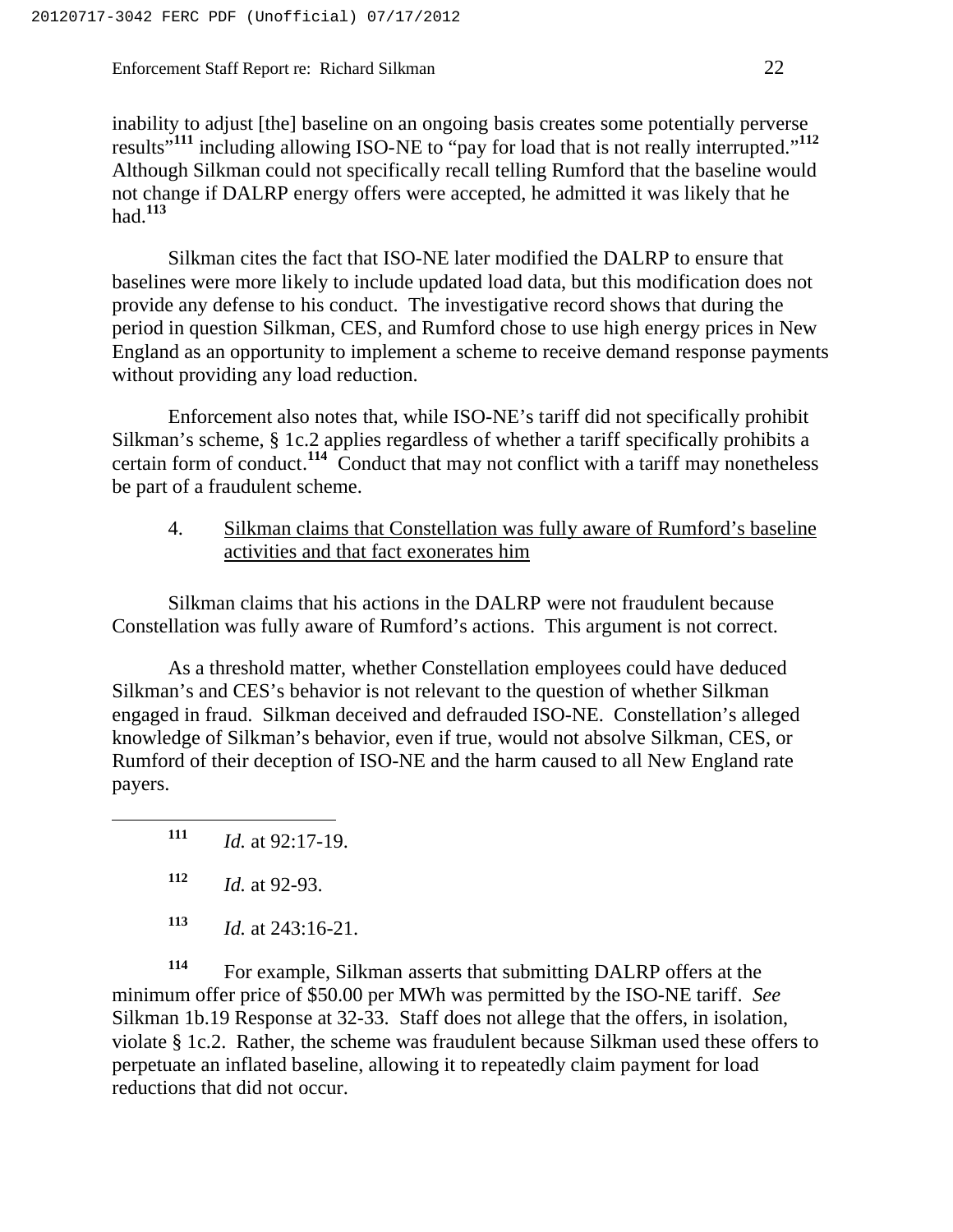As a factual matter, Silkman never told Constellation of his scheme or even that Rumford curtailed generation during the baseline period. However, Silkman claims more generally that he and Constellation discussed Rumford's baseline "on at least three occasions."**<sup>115</sup>** In a strict sense, this statement is true, as Silkman and Constellation personnel discussed the timing of the baseline and other procedural aspects of Rumford's initial DALRP participation. However, Silkman admits that neither he, nor anyone else at CES, disclosed to Constellation that Rumford curtailed generation during the baseline period or that Rumford had an inflated baseline.**<sup>116</sup>** Internal, contemporaneous Constellation documents demonstrate that Constellation was unsure how Rumford was participating in the DALRP<sup>117</sup> and the sworn testimony of Constellation employees is consistent on this point.<sup>118</sup> Staff asked CES to produce all documents relevant to the contention that Silkman and CES discussed the baseline with Constellation. CES produced no responsive materials.**<sup>119</sup>** Simply put, there is no credible written or oral evidence that Silkman clearly told Constellation how Rumford operated during the baseline period.**<sup>120</sup>** Silkman's focus on a Constellation data response on this point is misplaced.**<sup>121</sup>**

115 *Id.* at 8.

**<sup>116</sup>** *See, e.g.*, Silkman Dep. 260:7-15 ("Q. On your application did you state or did Rumford state that it was curtailing generation during the baseline period? A. There was no reason to state that on the application."); *accord* Silkman Dep. 265:16-22 ("Q. Prior to the time in which the baseline was set, did you or anyone else at Rumford contact Constellation and explicitly tell them that Rumford intended to curtail generation during the baseline period? A. I'm not sure what you mean by explicitly . . ."); *accord* Silkman Dep. 266:15-21 (Q. . . . Looking at only the time period before the baseline was set, do you recall using the word curtailment in any conversations that you had with Constellation regarding participation in the load response programs? A. I don't recall that word, no."); *accord* Silkman Dep. 366:12-17 ("Q. Did Amy [Richard of Constellation] ever ask you specifically if you had recommended that Rumford turn off generation during the baseline period? A. I don't recall her asking. If she had I would have told her because that is how we did it, but I don't recall her asking that question specifically.").

- **<sup>117</sup>** *See, e.g.*, Constellation Data Response 18 (and revised response).
- **<sup>118</sup>** *See, e.g.*, Richard Dep. 85:21-24; 91:18-92:7.
- **<sup>119</sup>** *See* CES's February 16, 2010 Data Response 7.

**<sup>120</sup>** Silkman focuses on an August 2007 meeting with Constellation as support for his position that he told Constellation how Rumford's baseline was established. In fact, Constellation called the meeting because it had concerns about Rumford's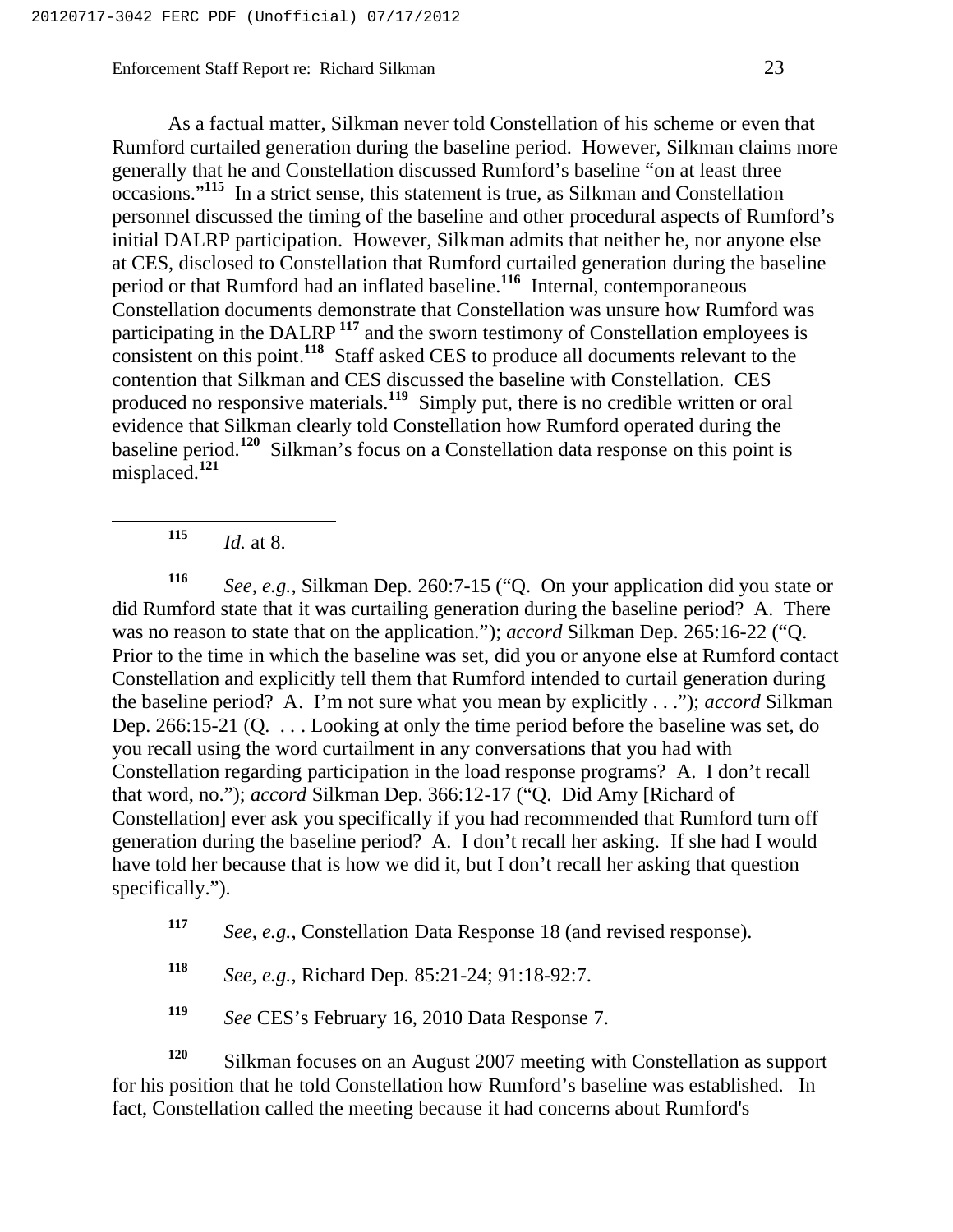$\overline{a}$ 

Enforcement Staff Report re: Richard Silkman 24

Further, Silkman's position is inconsistent with later events. In January 2008, Silkman received a phone call from Peter Kelly-Detwiler, a Senior Vice-President at Constellation.**<sup>122</sup>** Silkman testified that Kelly-Detwiler informed Silkman that Constellation would soon be sending a letter to all of Constellation's DALRP customers, including Rumford, outlining concerns Constellation had developed regarding the program.**<sup>123</sup>** Silkman testified that Kelly-Detwiler indicated in this phone conversation that the letter was sent at the direction of Constellation's legal department, and that it was not specifically directed to CES's DALRP clients.**<sup>124</sup>** Within twenty-four hours of this conversation, Silkman contacted Rumford counsel Ron Guay and informed him that the letter sent by Constellation "was not directed to Rumford's participation."**<sup>125</sup>**

Constellation provided Silkman of CES an advance copy of the letter which stated that Constellation was "concerned that some of our Day-Ahead Program customers may have increased their usage while ISO-NE was determining their baselines, possibly due to

participation and was uncertain how exactly Rumford had participated in the program including the establishment of Rumford's baseline. Richard Dep. 49:2-8. Constellation employees, including account manager Amy Richard, testified that while Constellation and Silkman discussed Rumford's DALRP participation during this meeting, Silkman never clearly explained that Rumford curtailed generation during the baseline or that the baseline had been inflated. *Id.* 79-80. In fact, Silkman's explanation regarding Rumford's participation was unclear, lacking any detail, and confusing, and Richard remained concerned about Rumford's participation following this meeting.

**<sup>121</sup>** Silkman argues that the testimony of Constellation personnel is inconsistent with an initial Constellation data response where Constellation stated CES told it that "Rumford shut down its boiler and turbine in order to increase its baseline." *See* Constellation Data Response 18 (and revised response). *See also* Silkman 1b.19 Response at 3 (referencing Constellation Data Response 18). In response to further questioning by staff regarding this statement, Constellation corrected and clarified the response. All Constellation employees deposed by staff stated that Silkman never explicitly disclosed it had advised Rumford to create an artificial baseline by curtailing generation during the baseline period.

- **<sup>122</sup>** Silkman Dep. 385:5-18.
- **<sup>123</sup>** *Id.* at 385:11-18.
- **<sup>124</sup>** *Id.* at 385-86.
- **<sup>125</sup>** *Id.* at 391:14-24; 392:11-15.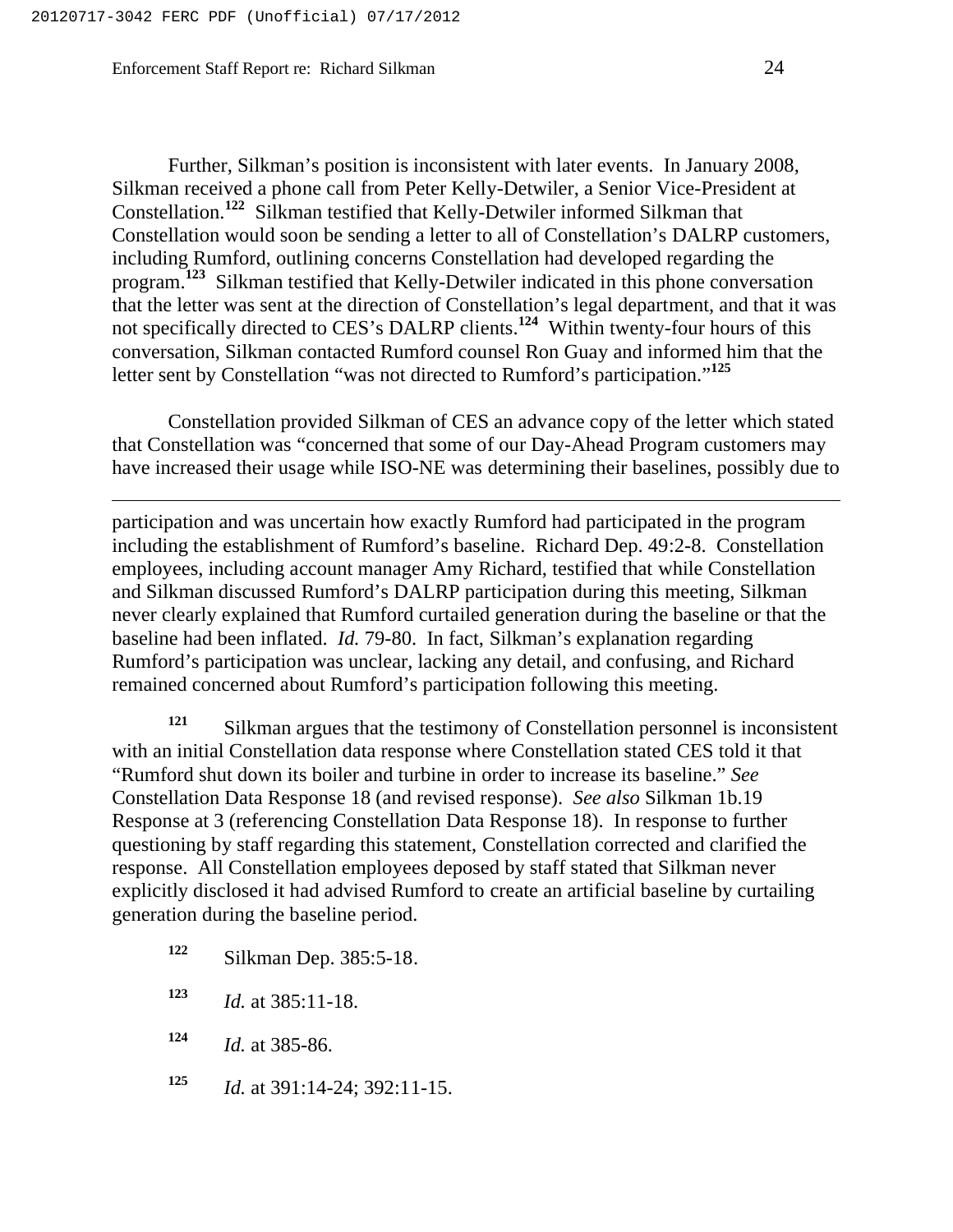changed production schedules or on-site generation outages. If baseline usage is 'inflated' in this manner, bids into the Day-Ahead Program may reflect a customer's normal usage rather than dispatchable load that ISO-NE can depend upon for reliability purposes."**<sup>126</sup>** When pressed, Silkman testified that the language in the letter regarding customers' inflated baselines did not cause him concern as Constellation had indicated that the letter was not directed specifically to Rumford or other CES clients.**<sup>127</sup>** Silkman did not contact anyone at ISO-NE or Constellation to discuss the content of the letter.**<sup>128</sup>**

Silkman's reaction to Constellation's letter and call from a Constellation Vice-President is inconsistent with his claim that Constellation was aware of the baseline inflation scheme. The letter clearly indicated that inflated baselines were impermissible and that participants should not be paid for "normal usage." Had Silkman previously told Constellation that generation was curtailed during the baseline period (creating an inflated baseline) or that Rumford was being compensated for "normal usage," one would expect a much different reaction by Silkman. At the very least, one would expect Silkman to remind Constellation that it had allegedly permitted and approved the scheme and seek further discussions with Constellation.

In fact, Silkman, CES, and Rumford were aware that ISO-NE viewed the scheme as fraudulent *before* Constellation sent its letter. On January 21, 2008, Silkman forwarded to Rumford managers Abradi and Guay a January 16, 2008 presentation by ISO-NE on concerns that ISO-NE had developed regarding the DALRP.**<sup>129</sup>** In his cover e-mail, Silkman stated that ISO-NE was contemplating changes to the DALRP: "The problem with this is that there will be many days in which the clearing price does not get above the minimum bid, which will result in an adjustment to the Baseline."**<sup>130</sup>** He also highlighted the fact that the attached presentation showed the "concern that ISO-NE has" about the DALRP.**<sup>131</sup>** The ISO-NE PowerPoint presentation describes precisely the scheme adopted by Rumford and CES: "several Market Participants appear to have figured out how to benefit from the creation and maintenance of a static [baseline]" by "intentionally inflating their [baseline]. This is done by increasing consumption or by decreasing the output of behind-the-meter generation when building the CB [baseline],

| 126 | See Rumf0001701-02; Silkman Dep. 397:3-9. |
|-----|-------------------------------------------|
| 127 | <i>Id.</i> at 398-99.                     |
| 128 | <i>Id.</i> at 396:3-12; 399:4-14.         |
| 129 | Rumf0001495-0001497.                      |
| 130 | Silkman Dep. 396:3-12; 399:4-14.          |
| 131 | Id.                                       |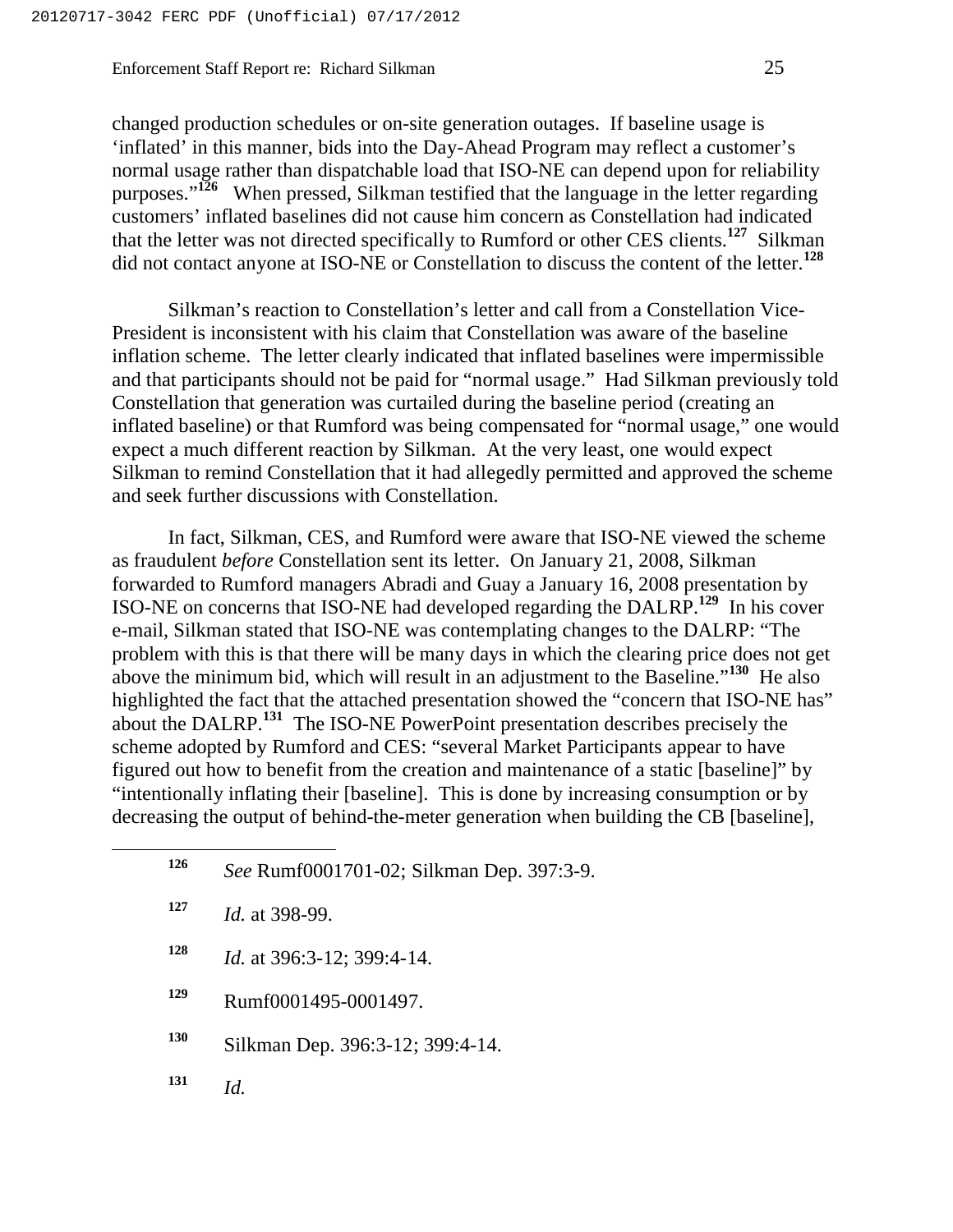and by submitting a \$50.00/MWh offer (which would clear in today's market) and returning to normal operations for every day thereafter."**<sup>132</sup>** Again, though alerted to the fact that the scheme was impermissible, Silkman, CES, and Rumford did nothing.

# 5. Silkman claims that G4 outages during DALRP participation demonstrate good faith

Silkman claims that during September and November 2007, Rumford and CES elected not to take advantage of outages of G4 to further increase the baseline, demonstrating that CES did not act in the DALRP with intent to defraud. Silkman argues that in September 2007, Rumford and CES submitted DALRP offers of 1 MW during a G4 outage, although, if they had instead chosen not to submit DALRP offers during the outage the baseline would have increased.**<sup>133</sup>** Further, he argues that in November 2007 during another G4 outage, he sought Constellation's advice on how to participate in the DALRP during this outage and Constellation spoke to ISO-NE staff who advised Constellation to reset Rumford's baseline in order to return the baseline to the level Rumford originally set when it joined the DALRP in July 2007.**<sup>134</sup>** Silkman claims that he felt "vindicated" when ISO-NE provided direction that reestablished the original baseline.**<sup>135</sup>** Silkman's arguments are misplaced.

Regarding the September 2007 event, data submitted by Rumford (and cited by Silkman) demonstrates that Silkman's description of the September event is faulty. It appears that Rumford and CES actually reaped substantial unjust profits for phantom load reductions during the September outage. By offering 1 MW for each program hour during the unexpected outage of G4, Rumford and CES received DALRP compensation for 1 MW of demand response at the relevant Day-Ahead price and additional DALRP deviation payments paid at the generally higher Real-Time price. According to the data provided, during this time Rumford was compensated in some hours for over 70 MW of demand response that did not occur.**<sup>136</sup>** Rumford's 1 MW hourly offers on September 13,

 **<sup>132</sup>** RUMF0002828; PowerPoint Presentation by Henry Yoshimura of ISO-NE regarding Day-Ahead Load Response Program (DALRP) Recommended Market Rule Changes at 9 (January 23, 2008).

- **<sup>133</sup>** Silkman 1b.9 Response at 28.
- **<sup>134</sup>** *Id.* at 29-30.
- **<sup>135</sup>** *Id.*

**<sup>136</sup>** *See* LONDONECON060610-14. For example, on hour 18 on September 13, 2007, Rumford offered 1 MW of load response into the DALRP. Because of its inflated baseline (and, apparently, reduced mill operations during the G4 outage), Rumford showed a load response of 72.132 MW during this hour.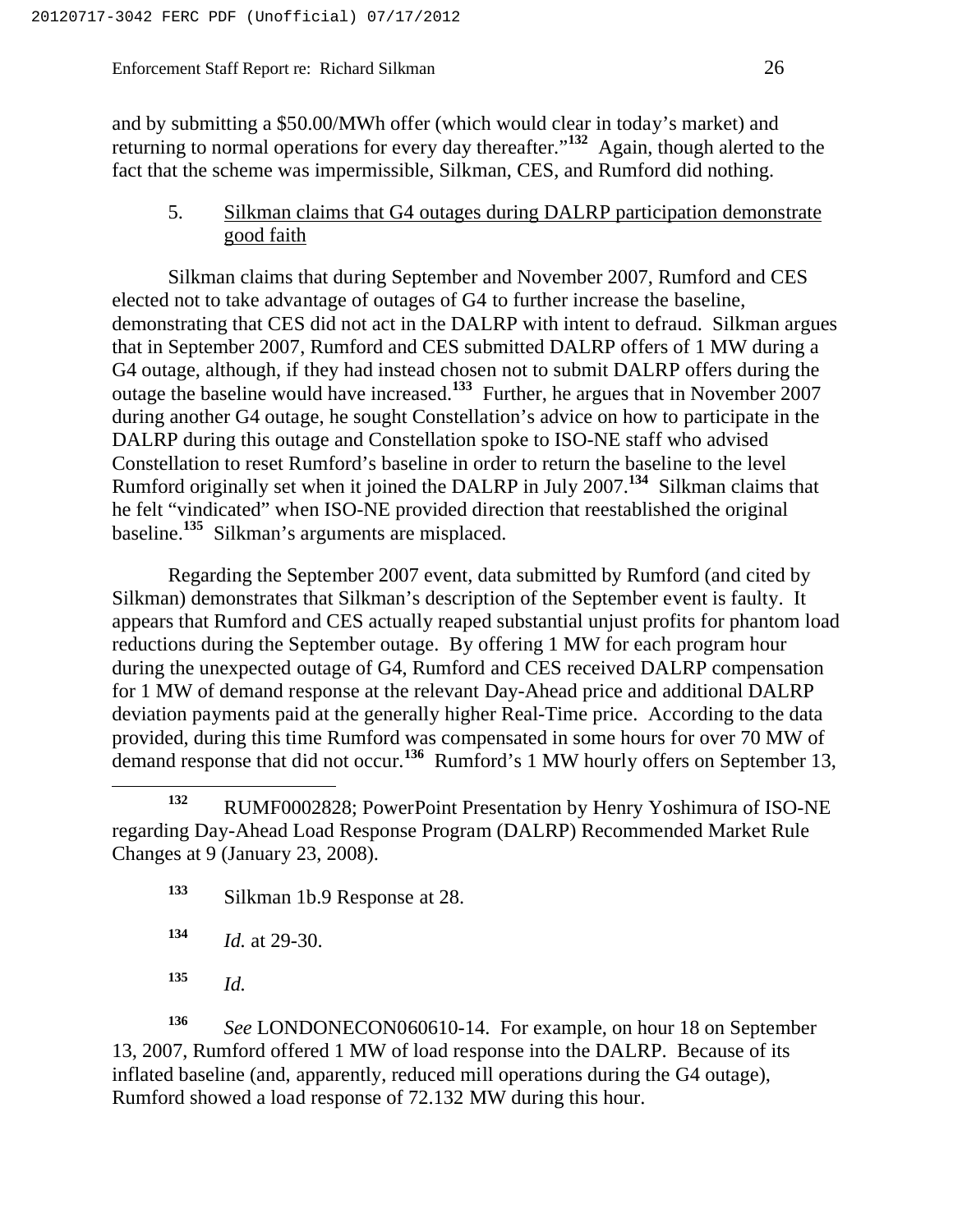2007 were particularly lucrative, with Rumford receiving \$33,238.36 for demand response that day.**<sup>137</sup>** This compares with Rumford's \$24,484.26 average daily payment for DALRP program days.**<sup>138</sup>**

Regarding the November outage, ISO-NE's advice to reset the baseline to its preexisting level is not a defense.**<sup>139</sup>** Neither Silkmen nor CES told ISO-NE that Rumford curtailed generation during the initial baseline period. Because ISO-NE did not know Rumford's initial DALRP baseline was inflated, it was understandable for ISO-NE to instruct Rumford to reset its baseline to the original level that ISO-NE presumed to be legitimate. ISO-NE's advice does not disprove Silkman's fraud, or justify his behavior.

#### 6. Silkman argues that the Commission lacks enforcement jurisdiction

Silkman acknowledges the Commission has jurisdiction over the DALRP and load response participants.**<sup>140</sup>** However, Silkman attempts to argue his conduct here falls outside of the Commission's jurisdiction based on a pre-EPAct 2005 case, *Automated Power Exchange, Inc. v. FERC*, 204 F.3d 1144, 1153 (D.C. Cir. 2000), holding that the Commission does not have general jurisdiction over all participants in the wholesale power industry.**<sup>141</sup>** Further, Silkman argues that the FPA does not give authority to the Commission to pursue fraud allegations against entities that merely "aid and abet" others. Silkman cites precedent related to Securities and Exchange Commission enforcement under § 10(b) of the Securities and Exchange Act of 1934 (1934 Act), 15 U.S.C. § 78j(b).**<sup>142</sup>** In addition, Silkman argues that the Commission cannot engage in an enforcement action against Silkman because: (1) the Commission cannot "pierce the corporate veil" of CES to hold Silkman personally liable for fraud; and (2) Silkman did not receive a direct financial benefit from the alleged fraud.**<sup>143</sup>**

**<sup>138</sup>** *Id.*

**<sup>139</sup>** The ISO-NE employee who spoke with Constellation and Silkman confirmed he was not told that the baseline was inflated or that Rumford experienced a similar outage in September 2007. *See* Robert Burke Aff., August 2008.

**<sup>140</sup>** Silkman 1b.19 Response at 64.

**<sup>141</sup>** *Id.*

- **<sup>142</sup>** *Id.* at 47-51.
- **<sup>143</sup>** *Id.* at 65.

**<sup>137</sup>** *See* Response of ISO-NE to Enforcement Request dated November 14, 2008.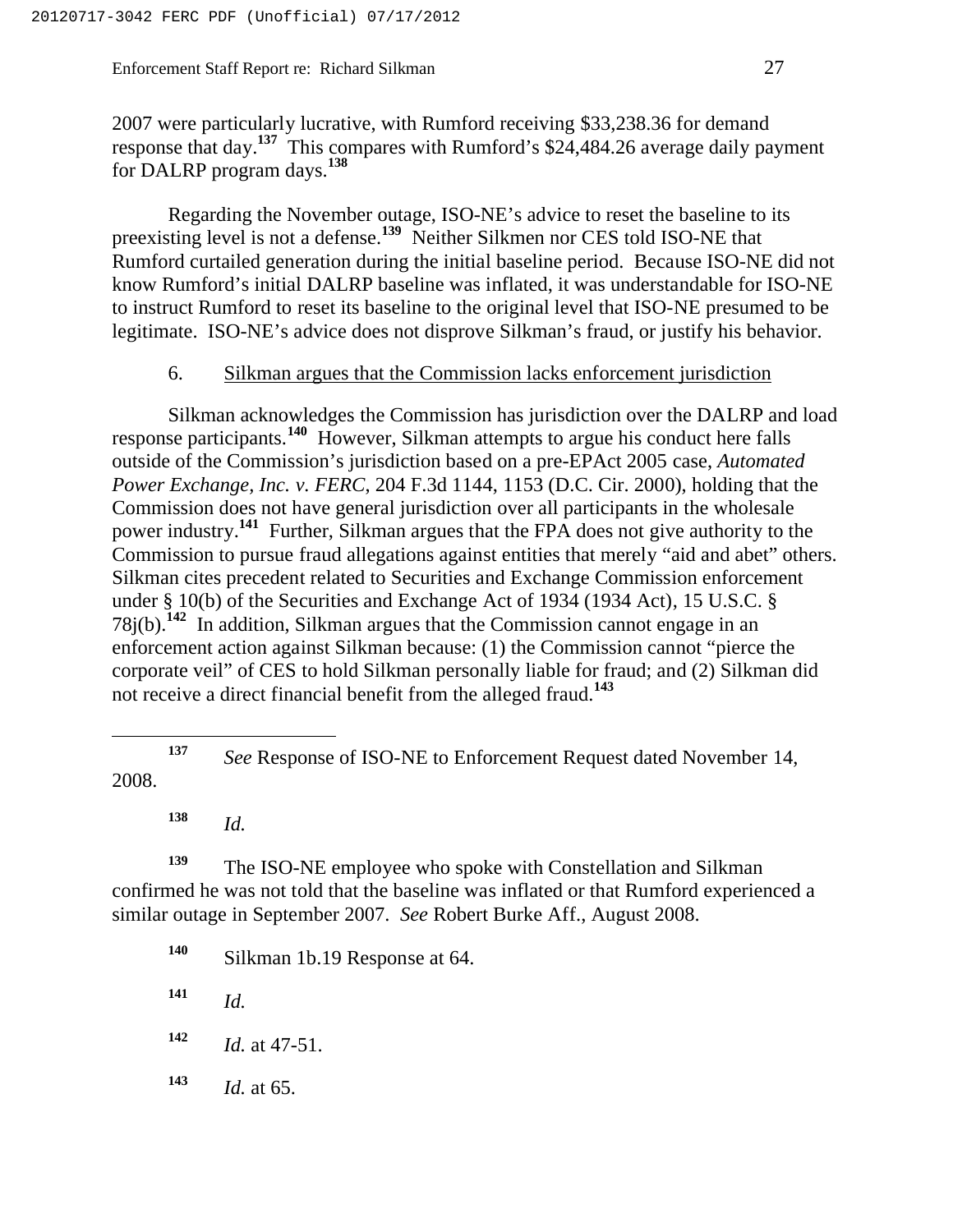Silkman largely ignores the relevant FPA and regulatory language. The operative question is not whether the Commission has jurisdiction over "advisors," but whether Silkman is an "entity" that engaged in fraudulent activities "in connection with" a transaction subject to the Commission's jurisdiction.**<sup>144</sup>** The Commission made clear in Order No. 670 that "if any entity engages in manipulation and the conduct is found to be 'in connection with' a jurisdictional transaction, the entity is subject to the Commission's anti-manipulation authority."**<sup>145</sup>** The Commission stated that the term "any entity" is "deliberately inclusive" and demonstrates Congressional intent to include any person or form of organization, regardless of his or its legal status, function, or activities.**<sup>146</sup>** The Commission's enforcement jurisdiction over Silkman is not based upon a piercing of CES's corporate veil.

Silkman did not merely aid and abet Rumford's fraud, but rather actively developed, participated, and benefitted from the fraud in conjunction with Rumford. Silkman conceived of the scheme to defraud ISO-NE and New England rate payers. He recruited Rumford to join in this scheme. He helped to implement the scheme by communicating false and misleading information to ISO-NE. Further, CES's percentagebased profit from the scheme was directly tied to the scheme's success and Silkman benefitted from the scheme through his ownership of CES. Under these circumstances, Silkman and CES independently violated § 1c.2 of the Commission's regulations.

#### **IV. SANCTIONS**

The Commission's Penalty Guidelines apply to organizations, not natural persons. **<sup>147</sup>** However, the Commission has stated that it may look to the Penalty Guidelines for guidance when setting a civil penalty for individuals.**<sup>148</sup>** Enforcement relies upon the Commission's Revised Policy Statement on Enforcement to determine the appropriate civil penalty for Silkman's behavior.

The Revised Policy Statement on Enforcement sets forth a number of factors that the Commission considers in imposing a penalty, which relate to the seriousness of the

| 144 | 18 C.F.R. § 1c.2 (2011).                                  |
|-----|-----------------------------------------------------------|
| 145 | Order No. 670 at P 16.                                    |
| 146 | <i>Id.</i> at P 18.                                       |
| 147 | Revised Penalty Guidelines, § 1A1.1., Application Note 1. |
|     |                                                           |

**<sup>148</sup>** *Id.*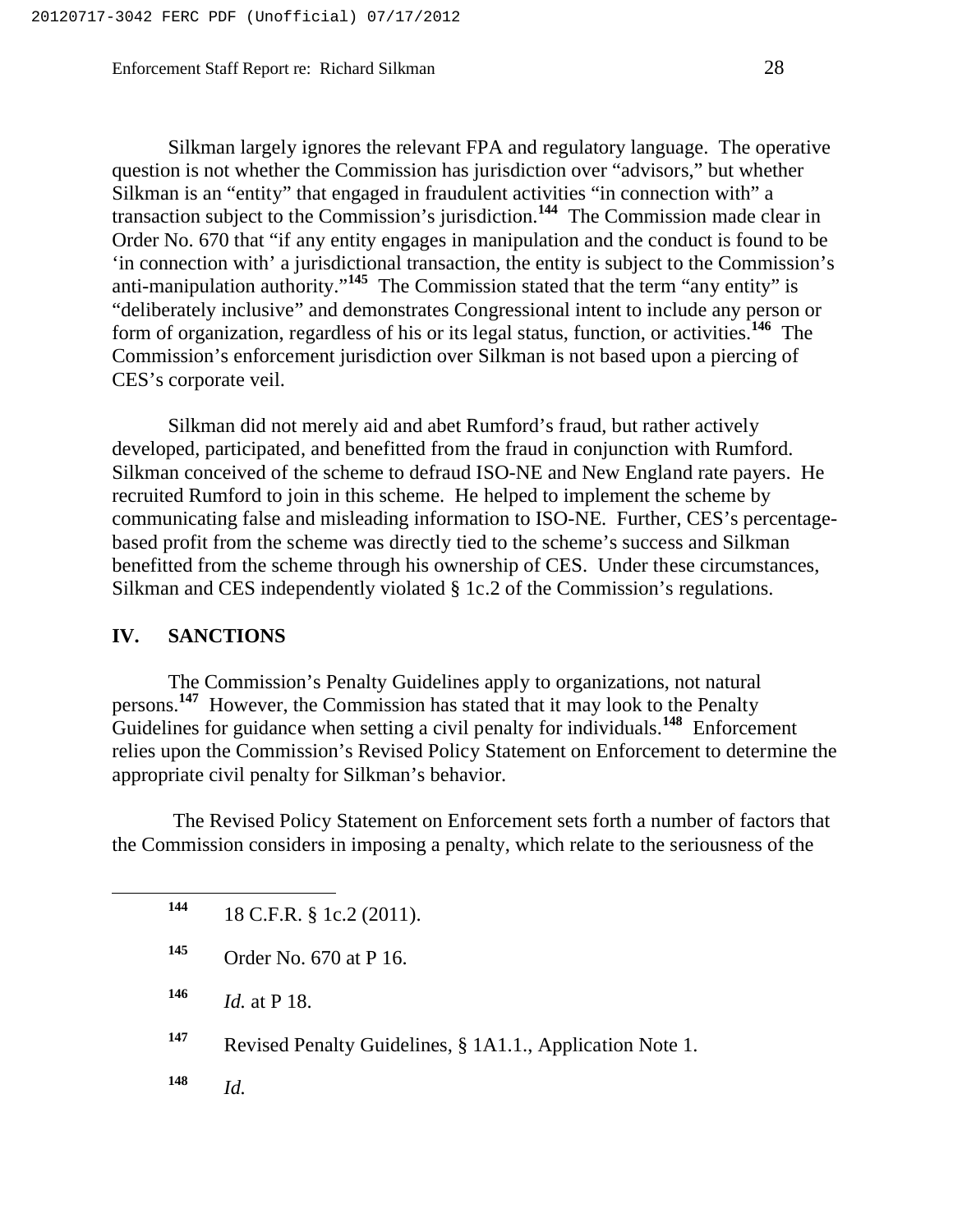offense, commitment to compliance, self-reporting, cooperating, and reliance on staff guidance.**<sup>149</sup>** Not all factors are applicable in every case. Staff notes below facts in this case relevant to these factors.

#### **Seriousness of the Violations**

Harm from Violations and Unjust Profits. As a result of Silkman's fraudulent scheme and implementation of that scheme, electricity customers in New England paid \$3,336,964.63 for demand response that never occurred. Further, the scheme harmed the transparency and integrity of the DALRP program. Silkman's scheme caused substantial harm to electricity consumers and to ISO-NE's DALRP. Silkman benefitted as a result of his ownership of and employment with CES.**<sup>150</sup>**

Willfulness and Intent. Silkman's behavior was fraudulent, committed willfully and intentionally. Silkman clearly understood the DALRP prior to conceiving his scheme. He urged Rumford to adopt his scheme to deliberately curtail generation during the initial baseline creation period. He convinced Rumford management to participate in the DALRP despite the fact that all involved understood that Rumford would be paid for, in essence, doing nothing. Silkman knew that Rumford would incur \$120,000 in increased energy purchase costs to effectuate this scheme, but correctly predicted that Rumford would recoup these costs within a week.**<sup>151</sup>** He deceived ISO-NE as to the legitimacy of Rumford's participation. Silkman's behavior is particularly egregious given his status as an energy consultant and his lengthy experience in the energy industry.

Scope and Duration. The scope of Silkman's misconduct was significant and its duration was prolonged. Silkman conceived of his scheme in July 2007, if not sooner, and persuaded Rumford to enroll in the DALRP under his proposal. Silkman helped to implement this scheme by supervising the submission of daily offers into the DALRP through early 2008. In addition, Silkman deflected concerns raised by others about Rumford's participation throughout this time.

#### **Cooperation and Compliance**

Silkman demonstrated satisfactory cooperation in the investigation, but did not provide "exemplary" cooperation.

**<sup>150</sup>** Silkman argues that his personal financial benefit from the fraud is a substantial mitigating factor. Silkman 1b.19 Response at 77.

**<sup>151</sup>** Rumford earned over \$561,000 in the first full month of its DALRP participation (well over \$120,000 per week). *See* CNE0023813 (revised).

**<sup>149</sup>** 123 FERC ¶ 61,156 at P 54-55.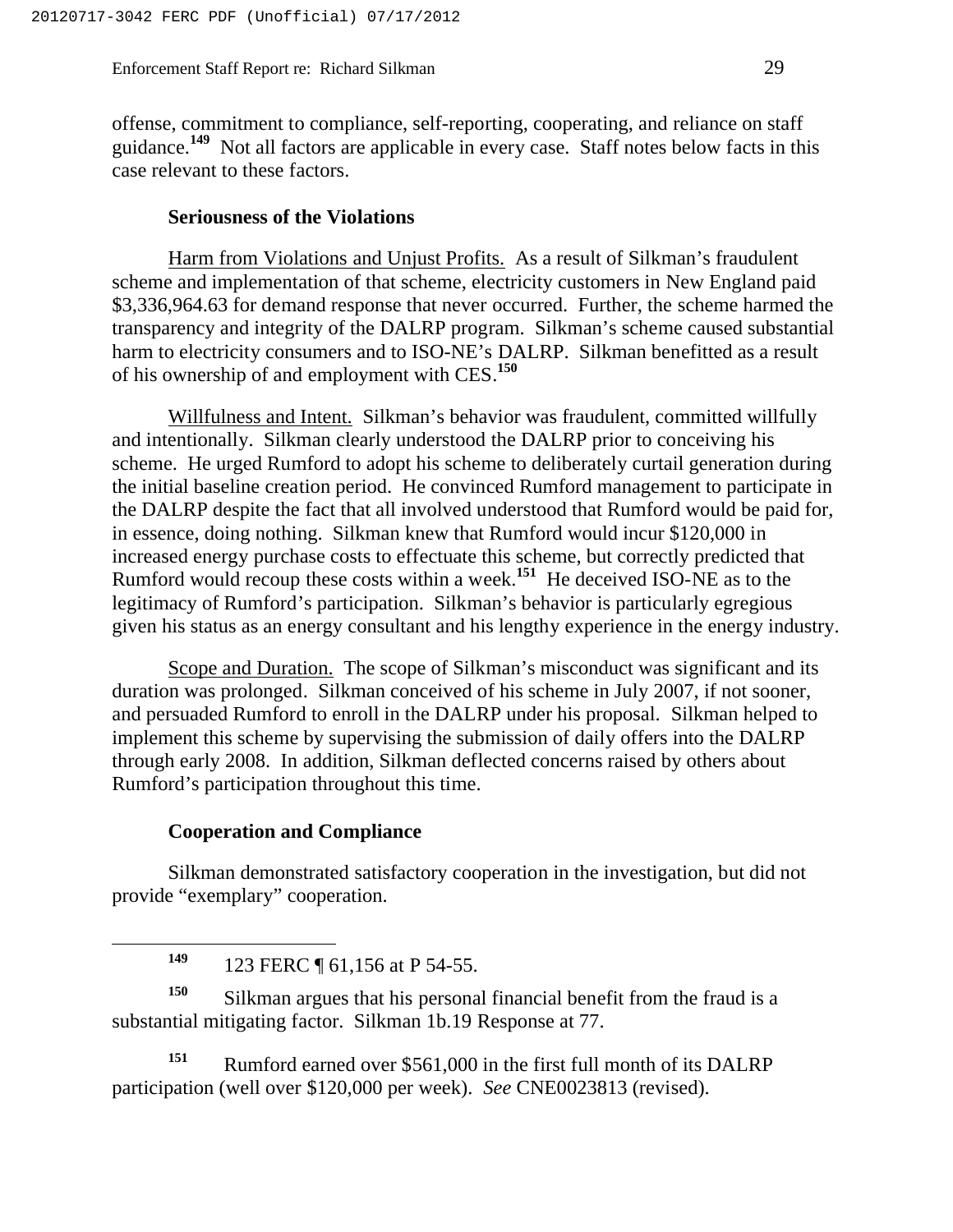#### **Financial Status**

Based upon Enforcement's review of Silkman's financial status, Silkman has the ability to pay a civil penalty consistent with the recommendation herein. Silkman's federal taxable income was substantial in 2007 and 2008 (during the time of the violations)**<sup>152</sup>** and he has assets with substantial value.**<sup>153</sup>**

Silkman argues that a civil penalty of \$1 million or more would force him into personal bankruptcy.**<sup>154</sup>** Enforcement disagrees. Silkman should be able to pay the recommended civil penalty by contributing a portion of his annual income and liquidating some of his assets. Silkman has not made a credible argument to the contrary. However, Enforcement would not oppose permitting Silkman to pay the proposed penalty over a multi-year period.

#### **Civil Penalty Conclusion**

Staff recommends a civil penalty of \$1.25 million for Silkman. Silkman's behavior is particularly troublesome since Silkman and his company, CES, hold themselves out as providers of energy consulting services in Commission-jurisdictional markets. Silkman is a self-described energy industry expert and imposition of a substantial civil penalty is consistent with his central role in the fraud and would serve as a deterrent to other individuals considering fraudulent activity.

Further, the individuals and entities actually harmed by Silkman's behavior (i.e., electricity customers in New England, including individual retail rate payers) are unable to independently police and defend against this type of fraud. Under these circumstances, \$1.25 million is an appropriate civil penalty.

#### **V. RECOMMENDED ACTION**

Based on the above, Enforcement recommends the Commission issue Silkman an Order to Show Cause why he did not violate 18 C.F.R. § 1c.2 (2011) in connection with his fraudulent participation in the DALRP, and why the Commission should not require Silkman to pay a civil penalty of \$1,250,000. Enforcement also recommends the Commission make this Report public pursuant to 18 C.F.R. § 1b.20 and afford Silkman the opportunity to respond to staff's findings.

**<sup>154</sup>** Silkman 1b.19 Response at 68.

**<sup>152</sup>** *See* Response to Silkman Data Request 4.

**<sup>153</sup>** Silkman Data Responses 5 and 6.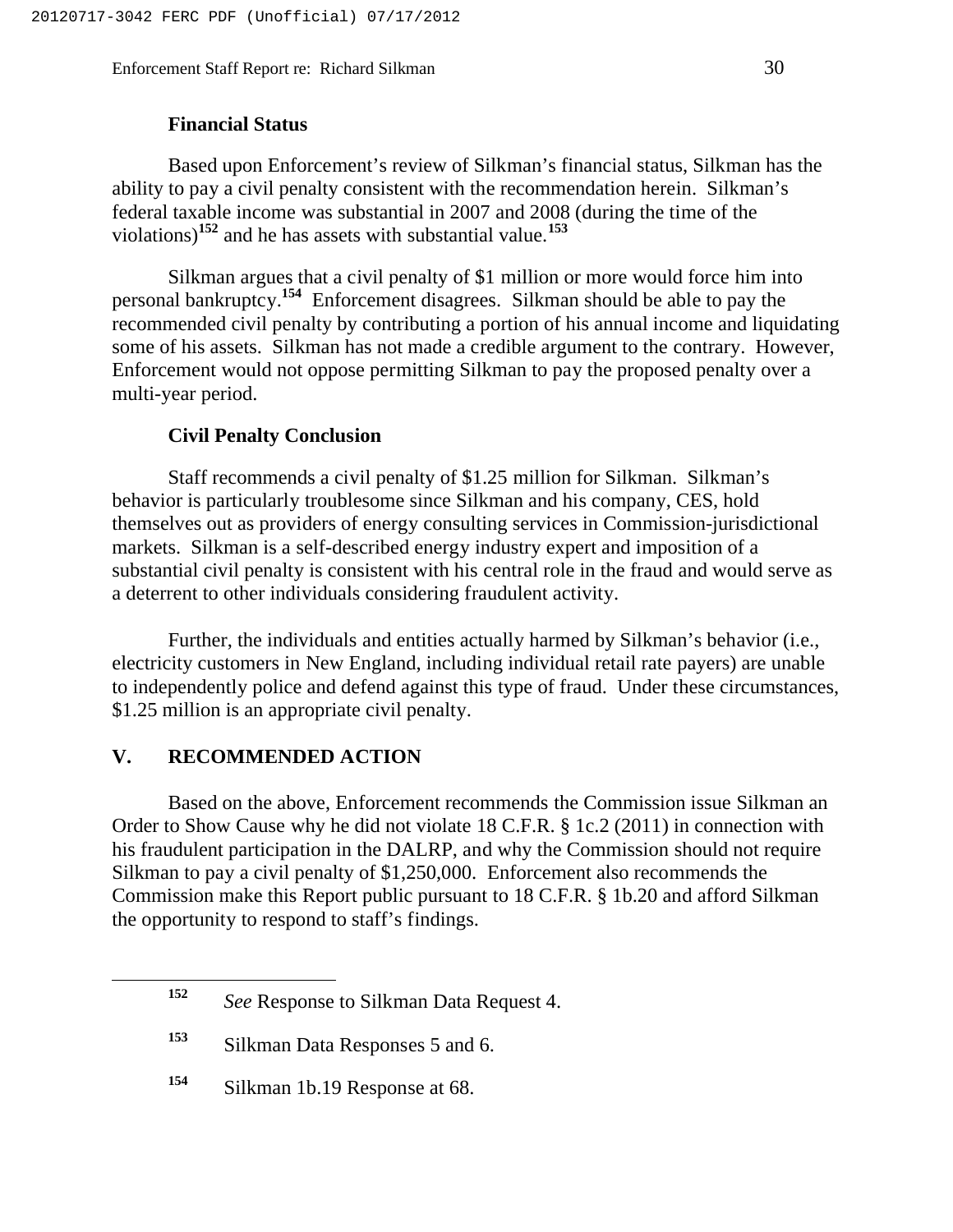(a) Silkman, within 30 days of the date of an Order to Show Cause, be required to file an answer showing why he should not be found to have violated 18 C.F.R. § 1c.2 with respect to his participation in ISO-NE's DALRP.

(b) Silkman, within 30 days of the date of an Order to Show Cause, be required to file an answer showing why the Commission should not issue a notice of proposed penalty pursuant to the Commission's authority under § 316A of the Federal Power Act (16 U.S.C. 825o-1) in the amount of \$1,250,000.

(c) Enforcement, within 30 days of the date of Silkman's response, be required to file an answer to Silkman's answer.